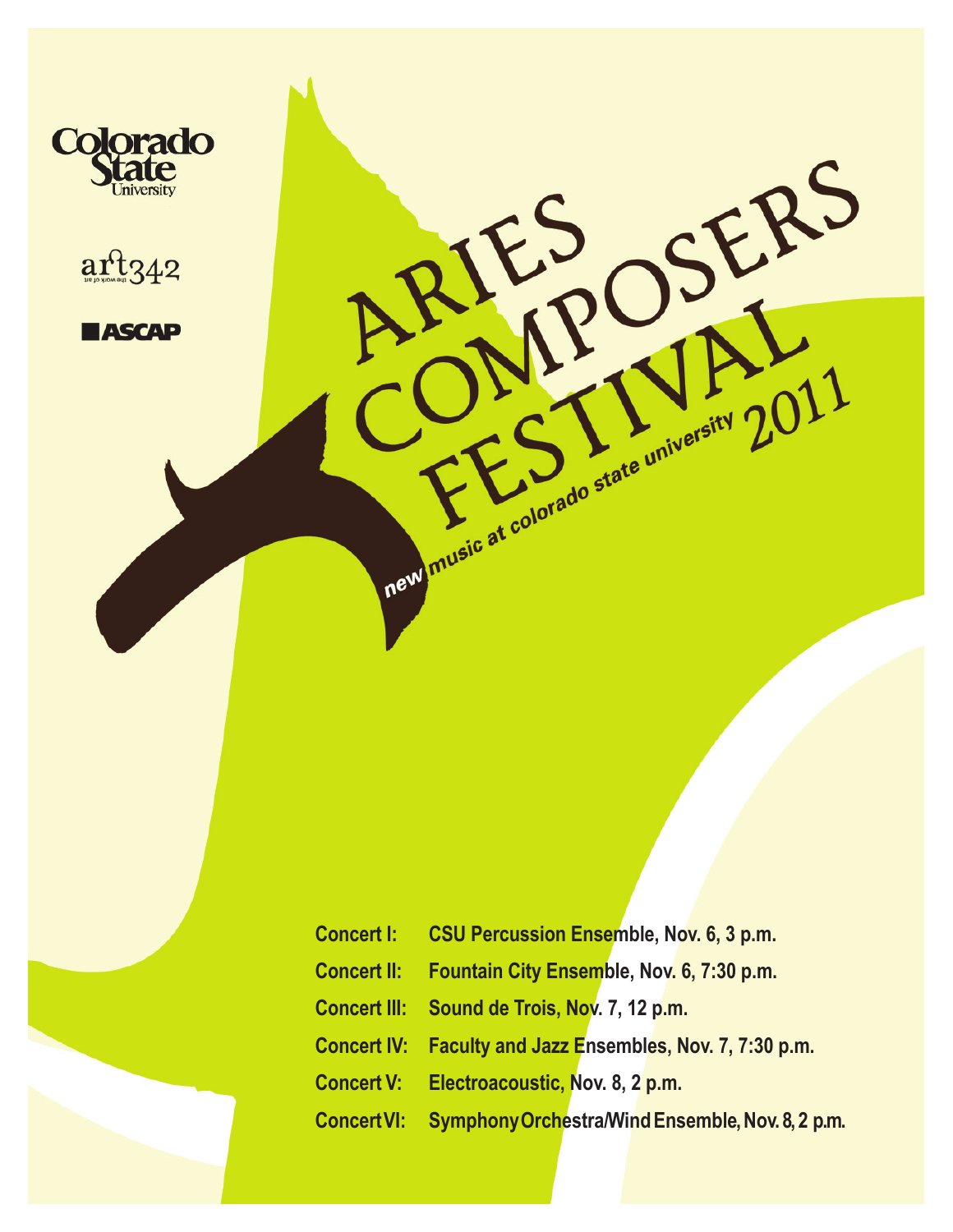# **Aries Composers Festival 2011**

New Music at Colorado State University

# **Master Schedule**

### **Sunday, November 6**

| $9:30 - 11:30$ AM         | ASCAP Composer Career Workshop I<br>Stephen Paulus and Alex Shapiro, presenters (UCA 158) |
|---------------------------|-------------------------------------------------------------------------------------------|
| $11:30$ AM $-12:30$ PM    | Lunch Break                                                                               |
| $12:30 - 2:30 \text{ PM}$ | ASCAP Composer Career Workshop II (UCA 158)                                               |
| $3:00$ PM                 | Concert I: Percussion Ensemble Concert (Griffin Concert Hall)                             |
| $5:00 - 7:00$ PM          | Dinner Break                                                                              |
| 7:30 PM                   | Concert II: Fountain City Ensemble Concert (Organ Recital Hall)                           |
| 9:00 PM                   | Post-concert reception (UCA Lobby)                                                        |

# **Monday, November 7**

| $9:00 - 10:00$ AM         | Lecture: Stephen Paulus (Organ Recital Hall)                                         |  |  |  |
|---------------------------|--------------------------------------------------------------------------------------|--|--|--|
| $10:00 - 11:30$ AM        | Paper Presentations (UCA 158)                                                        |  |  |  |
| $12:00 - 1:00 \text{ PM}$ | Concert III: Sound de Trois (Organ Recital Hall)                                     |  |  |  |
| $1:00 - 2:00$ PM          | Lunch Break                                                                          |  |  |  |
| $2:30 - 3:30 \text{ PM}$  | Panel Discussion I: Composer/Performer Relationships (Organ Recital Hall)            |  |  |  |
| $4:00 - 5:30$ PM          | Masterclass/Q&A with Stephen Paulus (UCA 136)                                        |  |  |  |
| $5:30 - 7:30 \text{ PM}$  | Dinner Break                                                                         |  |  |  |
| $7:30 - 9:00 \text{ PM}$  | Concert IV: CSU New Music Ensemble and CSU Jazz Ensemble I<br>(Griffin Concert Hall) |  |  |  |
| 9:00 PM                   | Post-concert Reception (Griffin Lobby)                                               |  |  |  |
|                           |                                                                                      |  |  |  |

# **Tuesday, November 8**

| $10:00 - 11:30$ AM       | Panel Discussion II: Arts advocacy and entrepreneurship (Organ Recital Hall)   |  |  |  |  |
|--------------------------|--------------------------------------------------------------------------------|--|--|--|--|
| $12:00 - 1:30$ PM        | Lunch Break                                                                    |  |  |  |  |
| $2:00 - 3:30 \text{ PM}$ | Concert V: Electroacoustic/Chamber Music (Organ Rectial Hall)                  |  |  |  |  |
| $4:00 - 5:30$ PM         | Masterclass/Q&A with Alex Shapiro (Organ Recital Hall)                         |  |  |  |  |
| $5:30 - 7:30 \text{ PM}$ | Dinner Break                                                                   |  |  |  |  |
| $7:30 - 9:00 \text{ PM}$ | Concert VI: CSU Wind Ensemble and Symphony Orchestra<br>(Griffin Concert Hall) |  |  |  |  |
| 9:00 PM                  | Post-concert Reception (Griffin Lobby)                                         |  |  |  |  |

(locations listed in parentheses; UCA – University Center for the Arts)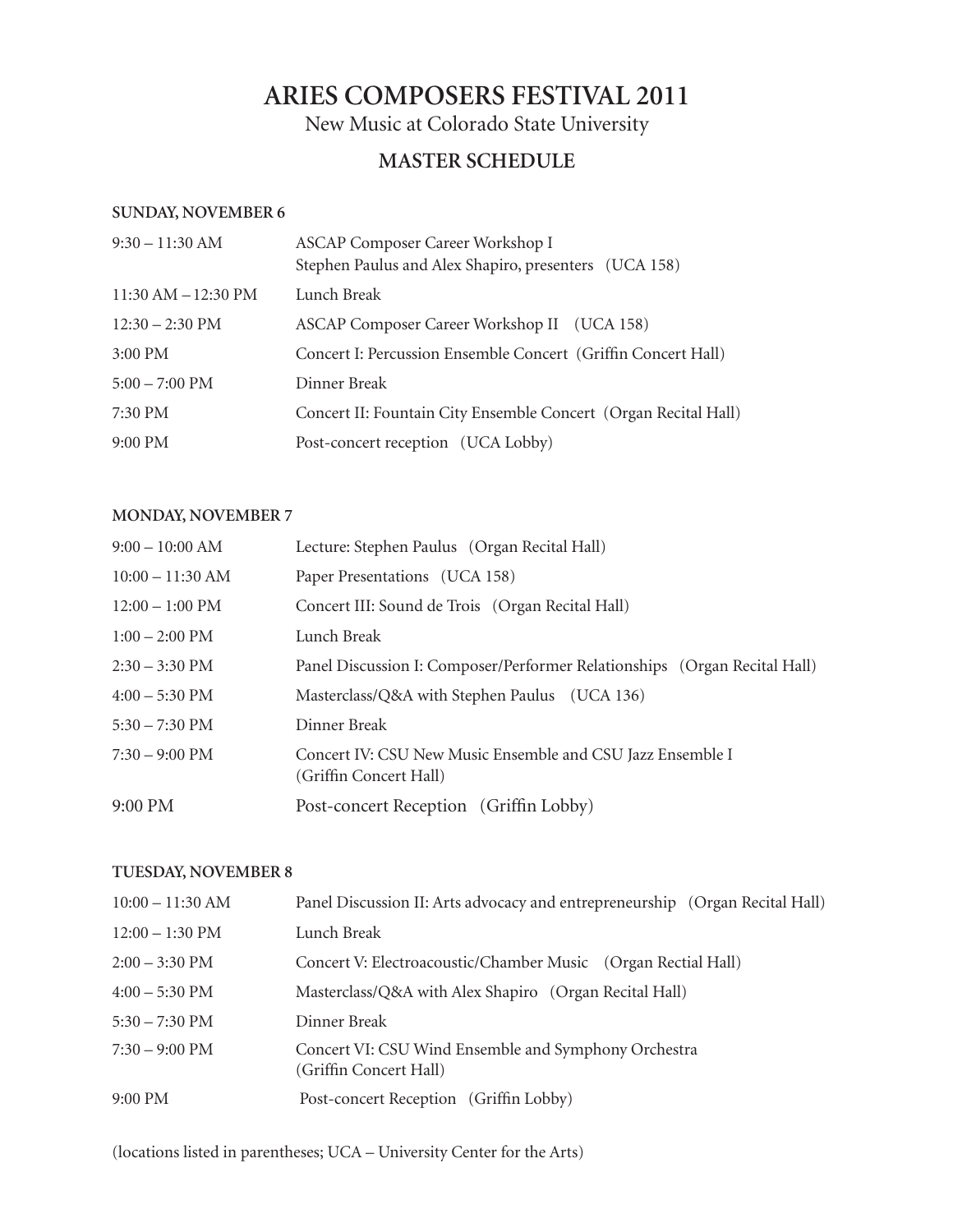|                                                                                                                                                                                                      |            | <b>CSU Percussion Ensemble</b>                                                                   |                                                                                                                                     |  |                                                |                                           |                                     |                                                        |
|------------------------------------------------------------------------------------------------------------------------------------------------------------------------------------------------------|------------|--------------------------------------------------------------------------------------------------|-------------------------------------------------------------------------------------------------------------------------------------|--|------------------------------------------------|-------------------------------------------|-------------------------------------|--------------------------------------------------------|
|                                                                                                                                                                                                      |            | Eric Hollenbeck, Director                                                                        |                                                                                                                                     |  |                                                |                                           |                                     |                                                        |
| Mallet Quartet (2009)<br>The Black Page, Part I (1978)<br>Estudios de Frontera (2004)<br>Mvt. I - Homage to Nancarrow<br>Song to the Moon (1900), from the Opera "Rusalka"<br>Tiffany Blake, soprano |            |                                                                                                  | Steve Reich (b.1936)<br>Frank Zappa (1940-1993)<br>Alejandro Viñao (b.1951)<br>Antonin Dvořák (1841-1904)<br>Arr. Michael Daugherty |  |                                                |                                           |                                     |                                                        |
|                                                                                                                                                                                                      |            |                                                                                                  |                                                                                                                                     |  | <i>Intrusions</i> (1974/1986)                  |                                           |                                     | John Serry Jr. (b. 1954)                               |
|                                                                                                                                                                                                      |            |                                                                                                  |                                                                                                                                     |  |                                                |                                           | PERSONNEL                           |                                                        |
|                                                                                                                                                                                                      |            |                                                                                                  |                                                                                                                                     |  | Landon Adams<br>Brandon Arvay<br>Katie Cassara | Mark Coup<br>Chris Dighero<br>Shane Eagen | Apryl Ott<br>Luke Rose<br>Nick Rose | Collin Sitgreaves<br>Staci Tomaszewski<br>Tyler Worley |
|                                                                                                                                                                                                      | Ben Justis | Ryan Seyedian                                                                                    |                                                                                                                                     |  |                                                |                                           |                                     |                                                        |
| We Speak Etruscan (1992)                                                                                                                                                                             |            | CONCERT II - Sunday, November 6, 2011, 7:30pm - Organ Recital Hall<br>The Fountain City Ensemble |                                                                                                                                     |  |                                                |                                           |                                     |                                                        |
|                                                                                                                                                                                                      |            |                                                                                                  |                                                                                                                                     |  |                                                |                                           |                                     |                                                        |
| Funk<br>L.<br>Sigh<br>П.<br>Ш.<br>Spin<br>IV.<br>Drag                                                                                                                                                |            |                                                                                                  |                                                                                                                                     |  |                                                |                                           |                                     |                                                        |
|                                                                                                                                                                                                      |            | <b>INTERMISSION</b>                                                                              |                                                                                                                                     |  |                                                |                                           |                                     |                                                        |
|                                                                                                                                                                                                      |            |                                                                                                  |                                                                                                                                     |  |                                                |                                           |                                     |                                                        |
| Colin Constance<br>Entendre marcher un ange (1998)<br>Found Objects (2005)<br>Heartbreakers (1999)<br>Workers Union (1975)                                                                           |            | THE FOUNTAIN CITY ENSEMBLE                                                                       | Lee Hyla (b. 1952)<br>Brian Cherney (b. 1942)<br>James M. David<br>Jacob Ter Veldhuis (b. 1951)<br>Louis Andriessen (b. 1939)       |  |                                                |                                           |                                     |                                                        |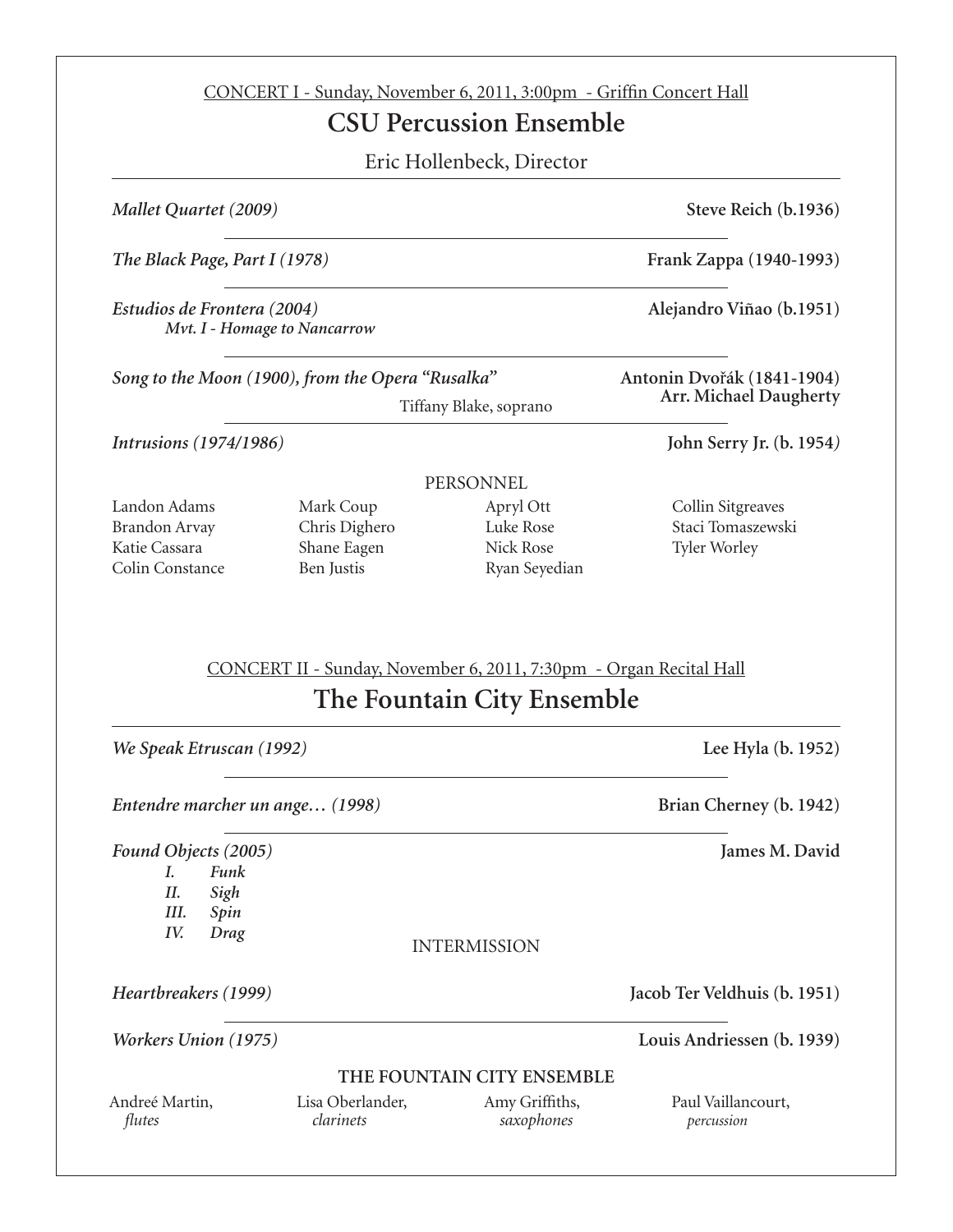# CONCERT III - Monday, November 7, 2011, 12:00pm - Organ Recital Hall

# **Sound de Trois**

| Dash (2001)                                                                                                                                                                      |                                                                                                           |                                                          |                              | Jennifer Higdon (b. 1962)                       |  |
|----------------------------------------------------------------------------------------------------------------------------------------------------------------------------------|-----------------------------------------------------------------------------------------------------------|----------------------------------------------------------|------------------------------|-------------------------------------------------|--|
| Haddayr Blogs (2009)<br>$\overline{L}$<br>II.<br>wheee!<br>IV. when I am gimpy<br>V.                                                                                             | <b>Bicinium and Introduction</b><br>III. This, my friends, is what I mean by "cultural misappropriation." |                                                          |                              | Anne M. Guzzo<br>Text by Haddayr Copley-Woods   |  |
| Reason #3 why I go to Caribou instead of making my own tea at my desk which would be far superior<br>VI. news flash<br>Alex Shapiro<br>Desert Thoughts (2008)                    |                                                                                                           |                                                          |                              |                                                 |  |
| Dialogue<br>Ι.                                                                                                                                                                   | Three Pieces for Clarinet and Piano (1998)                                                                |                                                          |                              | <b>Gregory Hutter</b>                           |  |
| Aria<br>II.<br>III. Ostinato<br>flute                                                                                                                                            | K. Dawn Grapes                                                                                            | <b>SOUND DE TROIS</b><br>Cary Dodson<br>clarinet         |                              | <b>Adam Torres</b><br>piano                     |  |
| with Susan Hochmiller, soprano<br>CONCERT IV - Monday, November 7 2011, 7:30pm - Griffin Concert Hall<br>CSU Faculty New Music Ensemble, Faculty Jazz Combo, and Jazz Ensemble I |                                                                                                           |                                                          |                              |                                                 |  |
| <i>Weevil</i> (2011)<br>Peter Sommer<br>saxophone                                                                                                                                | Gary Moody,<br>bassoon                                                                                    | Eric Hollenbeck<br>vibraphone                            | Leslie Stewart,<br>violin    | <b>Ethan Greene</b><br>Margaret Miller<br>viola |  |
| Many Named Beloved (2009)                                                                                                                                                        |                                                                                                           |                                                          |                              | Lonnie Hevia                                    |  |
| Rebekah Gray<br>soprano                                                                                                                                                          | Michelle Stanley<br>flute                                                                                 | Rachel Ellins<br>harp                                    |                              | Barbara Thiem,<br>violoncello                   |  |
| For the Time Being (2011)<br>Michelle Stanley,<br>flute                                                                                                                          | Peter Sommer<br>saxophone                                                                                 |                                                          | Kim Joyce<br>piano           | Ingrid Stölzel                                  |  |
| Remnants of Red: Movement I (2011)<br><b>Suzanne Sorkin</b>                                                                                                                      |                                                                                                           |                                                          |                              |                                                 |  |
| Wesley Ferreira<br>clarinet                                                                                                                                                      | Eric Hollenbeck<br>marimba                                                                                | Erik Peterson<br>violin                                  | Barbara Thiem<br>violoncello | Christopher Nicholas<br>conductor               |  |
| <b>Bang!</b> (2008)                                                                                                                                                              |                                                                                                           |                                                          |                              | Michael-Thomas Foumai                           |  |
| Michelle Stanley<br>flute<br>Gary Moody<br>oboe                                                                                                                                  | Wesley Ferreira<br>clarinet<br>Steven Marx<br>trumpet                                                     | Margaret Miller<br>viola<br>Barbara Thiem<br>violoncello |                              | Wes Kenney<br>conductor                         |  |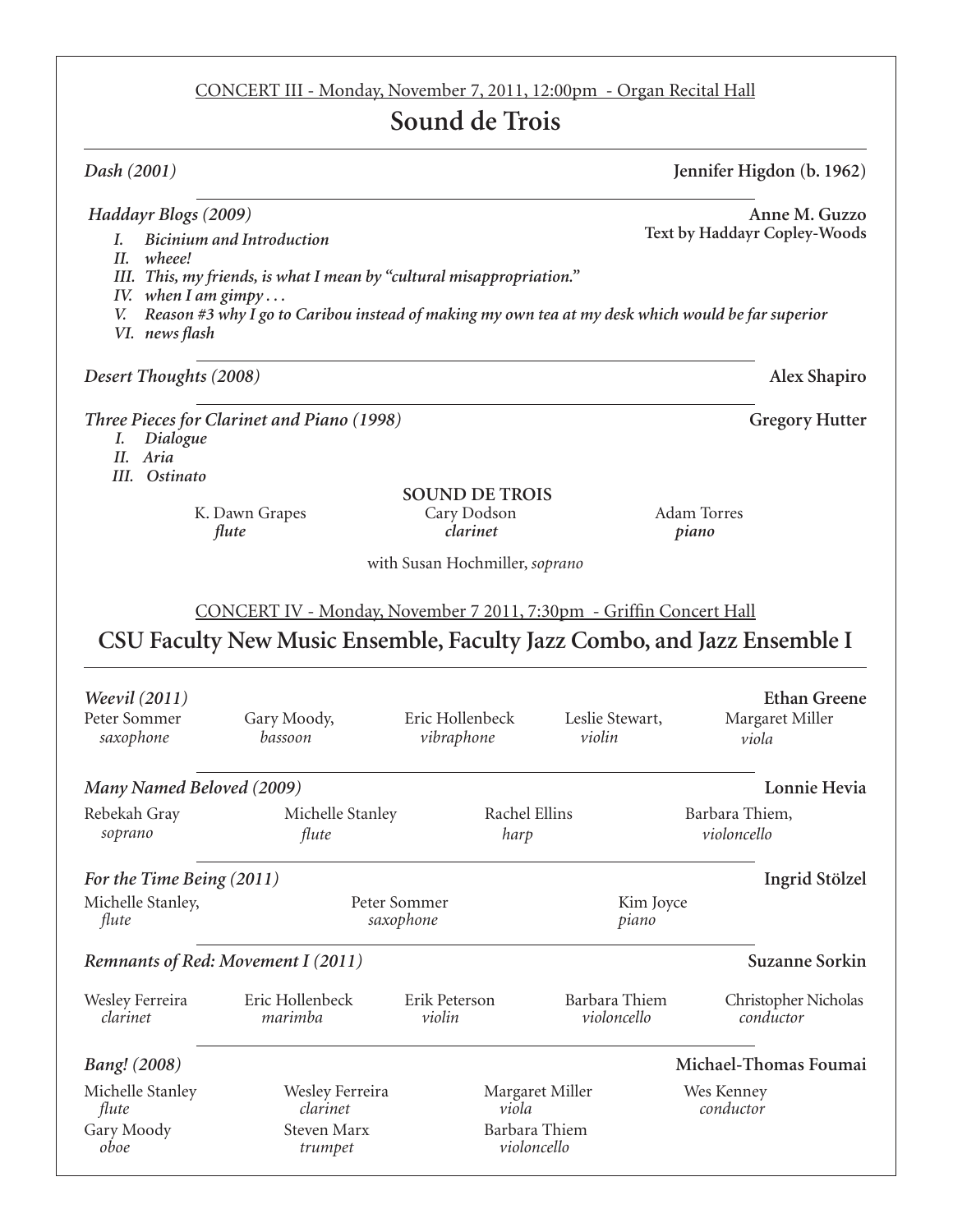#### **INTERMISSION** *KAFKA – Concerto for Saxophone (2011)* **James M. David** *I. The Bucket Rider II. A Hunger Artist III. Gregor Samsa* Michelle Stanley  *flute* Wesley Ferreira  *clarinet* Gary Moody  *bassoon* Steven Marx  *trumpet* Mathew Evans  *horn* Greg Harper  *trombone* Eric Hollenbeck and Leo Canale  *percussion* Leslie Stewart  *violin I* Lydia Demi-Smith  *violin II* Margaret Miller  *viola* Barbara Thiem  *violoncello* Forest Greenough  *contrabass* James David  *live electronics* Peter Sommer  *solo saxophone* Christopher Nicholas  *conductor* Ben Strauss, *alto 1* Matt Banks, *alto 2* Elliott Schwebach, *tenor 1* Johnny Federico, *tenor 2* Nathan Wilson, *bari* Dave Ellis, *trombone 1* Logan Kingston, *trombone 2* Jesse Sylvester, *trombone 3* Will Gamache, *basstrombone* Matt Becker, *trumpet 1* Ryan Sullivan, *trumpet 2* Jon Gray, *trumpet 3* Matt O'Connor, *trumpet 4* Scott Webber, *trumpet 5* Joe Sernett, *guitar* Christian Smailes, *piano* Daniel Smith, *bass* Collin Sitgreaves, *drums* CSU Jazz Faculty **CSU Jazz Faculty and Jazz Ensemble I** *7-9-10* **Ben Markley** CSU Jazz Faculty *60-B* **Shilo Stroman** CSU Jazz Faculty *But Not For Me* **George Gershwin** Arranged by Ben Markley Wil Swindler, *alto saxophone* Ben Markley, *piano Restive Aria* **Wil Swindler** Wil Swindler, *alto saxophone Your Cent* **Tyler Gilmore** Joe Sernett, *guitar* Ryan Sullivan, *trumpet* Forest Greenough  *bass* Ben Markley  *piano* Peter Sommer  *saxophone* Shilo Stroman  *drums* Wil Swindler  *saxophone* Jon Gray  *trumpet (special guest)* CSU Jazz Ensemble I Peter Sommer, *director*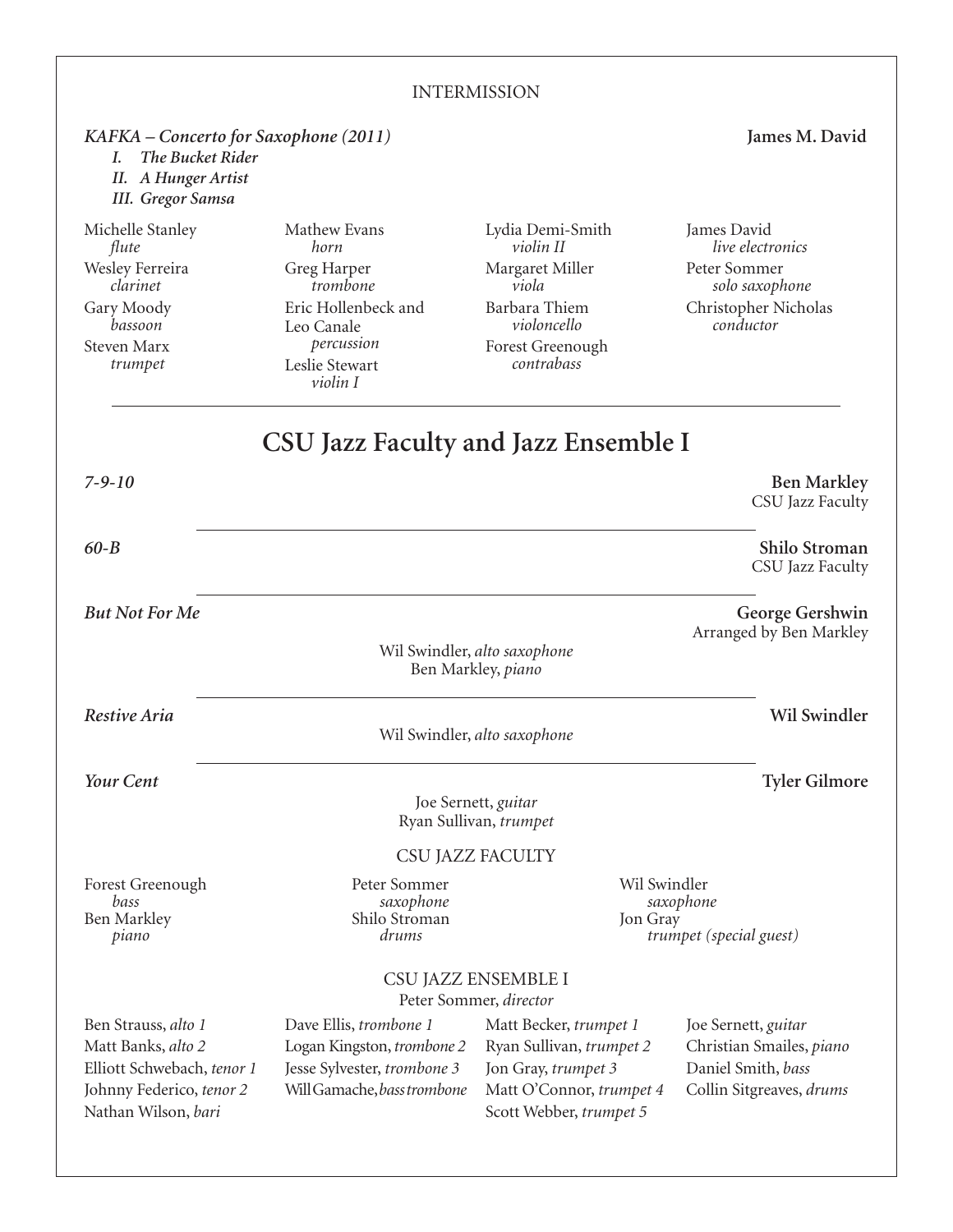|                                                                                                                         |                          | CONCERT V - Tuesday, November 8, 2011, 2:00pm - Organ Recital Hall<br>Electroacoustic/Chamber Music Concert                                                                            |                                                        |
|-------------------------------------------------------------------------------------------------------------------------|--------------------------|----------------------------------------------------------------------------------------------------------------------------------------------------------------------------------------|--------------------------------------------------------|
| <b>Rebirth</b> (2009)<br>Mando Surita<br>flute                                                                          | Rachael Napper<br>violin | Maggie Babb<br>viola                                                                                                                                                                   | Stephanie G. Pieczynski<br>Brighton Bledowski<br>cello |
| Taibhse (2008)                                                                                                          |                          |                                                                                                                                                                                        | <b>Andrew McManus</b>                                  |
| None is Traveling (2011)                                                                                                |                          |                                                                                                                                                                                        | <b>Tim Reed</b>                                        |
| Arrival (2009)                                                                                                          |                          |                                                                                                                                                                                        | Madelyn Byrne                                          |
| The Streets Smart (2010)<br>It's Like This<br>L.<br>II. It Just Keeps On and Keeps On<br><b>III.</b> Can You Imagine    |                          | Forest Greenough, bass                                                                                                                                                                 | <b>Adam Hill</b>                                       |
|                                                                                                                         |                          | CONCERT VI - Tuesday, November 8 2011, 7:30pm - Griffin Concert Hall<br><b>CSU Wind Ensemble and Symphony Orchestra</b><br><b>CSU Wind Ensemble</b><br>Christopher Nicholas, conductor |                                                        |
| Firefly $(2008)$                                                                                                        |                          |                                                                                                                                                                                        | Ryan George (b. 1978)                                  |
| Immersion: Surface (2010)                                                                                               |                          |                                                                                                                                                                                        | Alex Shapiro                                           |
| A New Splendor Arises (2009)                                                                                            |                          | Steven Marx solo trumpet                                                                                                                                                               | Joshua Hummel                                          |
| Upon a Dark Horizon (2011)                                                                                              |                          |                                                                                                                                                                                        | Joseph Eidson                                          |
| Rio's Convergence (2010)                                                                                                |                          |                                                                                                                                                                                        | Justin Freer (b. 1980)                                 |
|                                                                                                                         |                          | <b>INTERMISSION</b>                                                                                                                                                                    |                                                        |
|                                                                                                                         |                          | CSU Symphony Orchestra<br>Wes Kenney, conductor                                                                                                                                        |                                                        |
| The Age of American Passions (1999)<br>Animosities<br>L.<br>II. In the Spirit of Compassion<br><b>III.</b> Affirmations |                          |                                                                                                                                                                                        | <b>Stephen Paulus</b>                                  |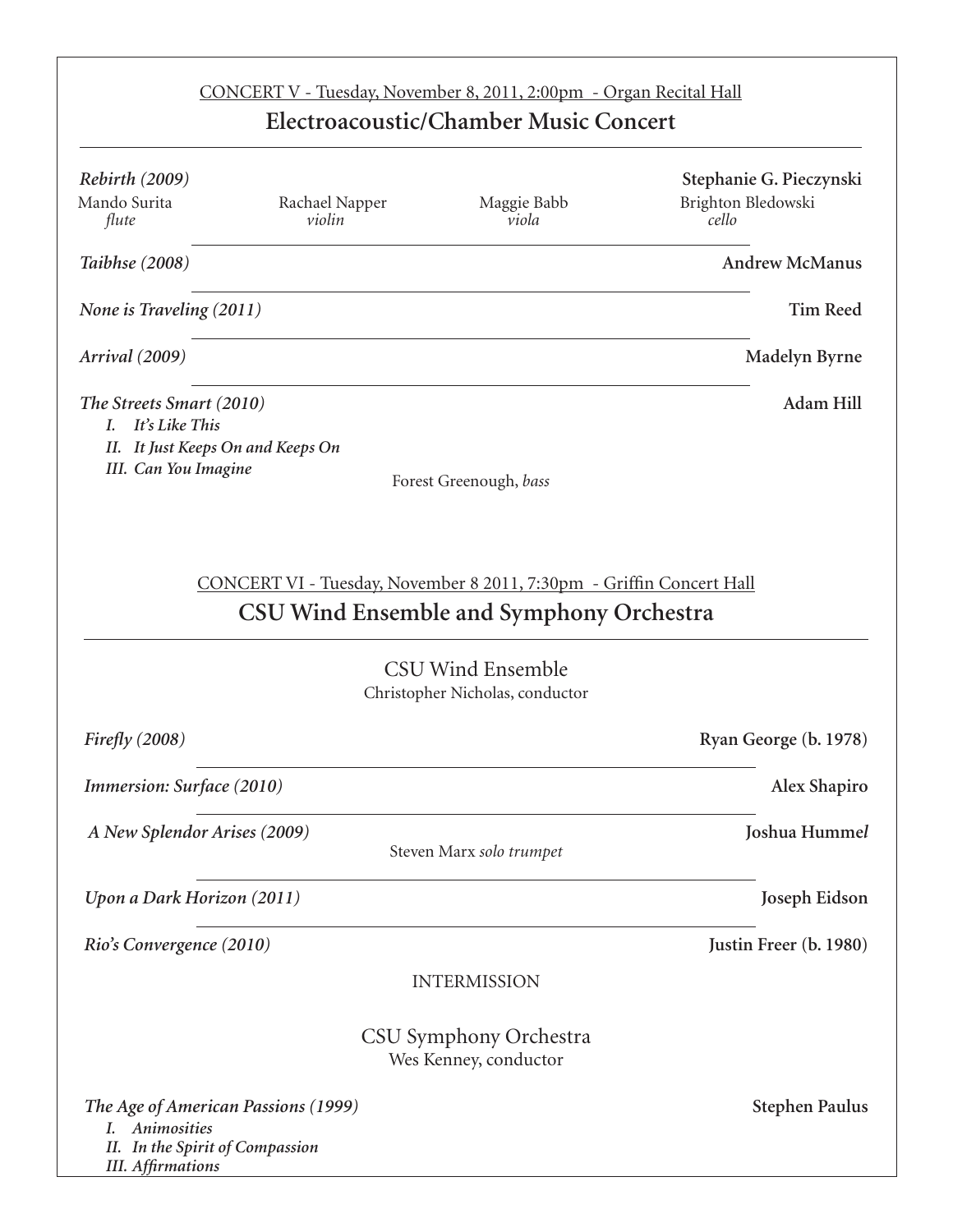# CSU Wind Ensemble Christopher Nicholas, conductor

#### **Piccolo**

Rianne Matthews, Lyons  *Music Therapy*

#### **Flute**

Amy Coup, Brighton  *Music Performance* Lindsey Goris, Fort Collins  *Music Performance* Stephanie Munroe, Nunn  *Music Performance* Chloe Patrick, Fort Collins  *Music Education* Mando Surito, Fort Collins\*  *M.M. Performance*

#### **Clarinet**

Aleaha Harkins, Aurora  *Music Education* Nicole Jensen, Centennial  *Music Education* Sean O'Connor, Silverthorne  *B.A. Music* Rachel Rice, Monument  *Music Education* Kristen Rochester, Falcon  *Music Education* Mallorie Stringfellow, Thornton  *Music Education* Thomas Wilson, Littleton\*  *Music Education*

#### **Bass Clarinet**

Cory Bissell, Centreville, VA  *Music Education* Destiny Price, Fountain  *Music and Human Development and Family Studies*

#### **Oboe**

Steven Amburn, Tulsa, OK  *Music Therapy* Caleb Bradley, DeLand, FL\*  *Music Performance*

#### **English Horn**

Amy Wilson, Pioneer, CA *B.A. Music and Music Performance*

#### **Bassoon**

Lynn Bonomo, Annandale, VA\*  *Music Performance* Kenneth Compton, Westminster *Biomedical Sciences/Music Minor* Kira Putenney, Loveland  *B.A. Music and Watershed Science*

#### **Alto Saxophone**

Nick Curran, Arvada  *M.M. Instrumentals Conducting And Music Education* Ben Strauss, Loveland\*  *Music Performance*

#### **Tenor Saxophone**

Elliot Schwebach, Fort Collins  *Music Performance*

#### **Baritone Saxophone**

Nathan Wilson, Grand Junction  *M.M. Performance*

#### **Horn**

Christine Bass, Rio Rancho, NM  *Music Therapy* Emily Cosmas, Gilbert, AZ  *Music Performance And Therapy* Mely Farquhar, San Jose, CA  *Zoology* Kevin Olson, Fort Collins  *Music Performance* Kyle Sunday, Cincinnati, OH\*  *M.M. Performance*

#### **Trumpet**

Erick Escobar, Mead  *Music Education/Performance* Jon Gray, Arlington, TX  *Music Performance* Matt O'Connor, Silverthorne  *B.A. in Music* Ryan Sullivan, Golden  *Music Performance* Mackenzie Sutphin, Encinitas, CA  *Music Education* Scott Webber, Norwell, MA\*  *M.M. Performance* Chris Westphal, Colorado Springs  *Music Education*

#### **Trombone**

Logan Kingston, Windsor\*  *Music Education* Blaine Lemanski, Fort Collins  *Music Performance* Adam Small, Loveland  *Music Composition*

#### **Bass Trombone**

Jesse Sylvester, Elizabeth  *Music Performance/Nutrition and Food Science*

#### **Euphonium**

Noah Dunlap, Colorado Springs *Music Education* Will Gamache, Iowa City, IA\*  *Music Education/Performance*

#### **Tuba**

Zach Garcia, Longmont  *Music Education/Performance* Christopher Krueger, Fort Collins\*  *M.M. Conducting/Music Education*

#### **Percussion**

Landon Adams, Highlands Ranch  *Music Education* Matt Carroll, Fort Collins  *Music Education* Chris Dighero, Thornton\*  *Music Performance and Business* Nick Rose, Aurora  *Music Education* Ryan Seyedian, Littleton  *Music Education* Collin Sitgreaves, Littleton  *Music Performance*

#### **Double Bass**

Crystal Pelham, Broomfield  *Music Education*

#### **Piano**

Eric Campbell, Littleton  *Music Education*

\* Principal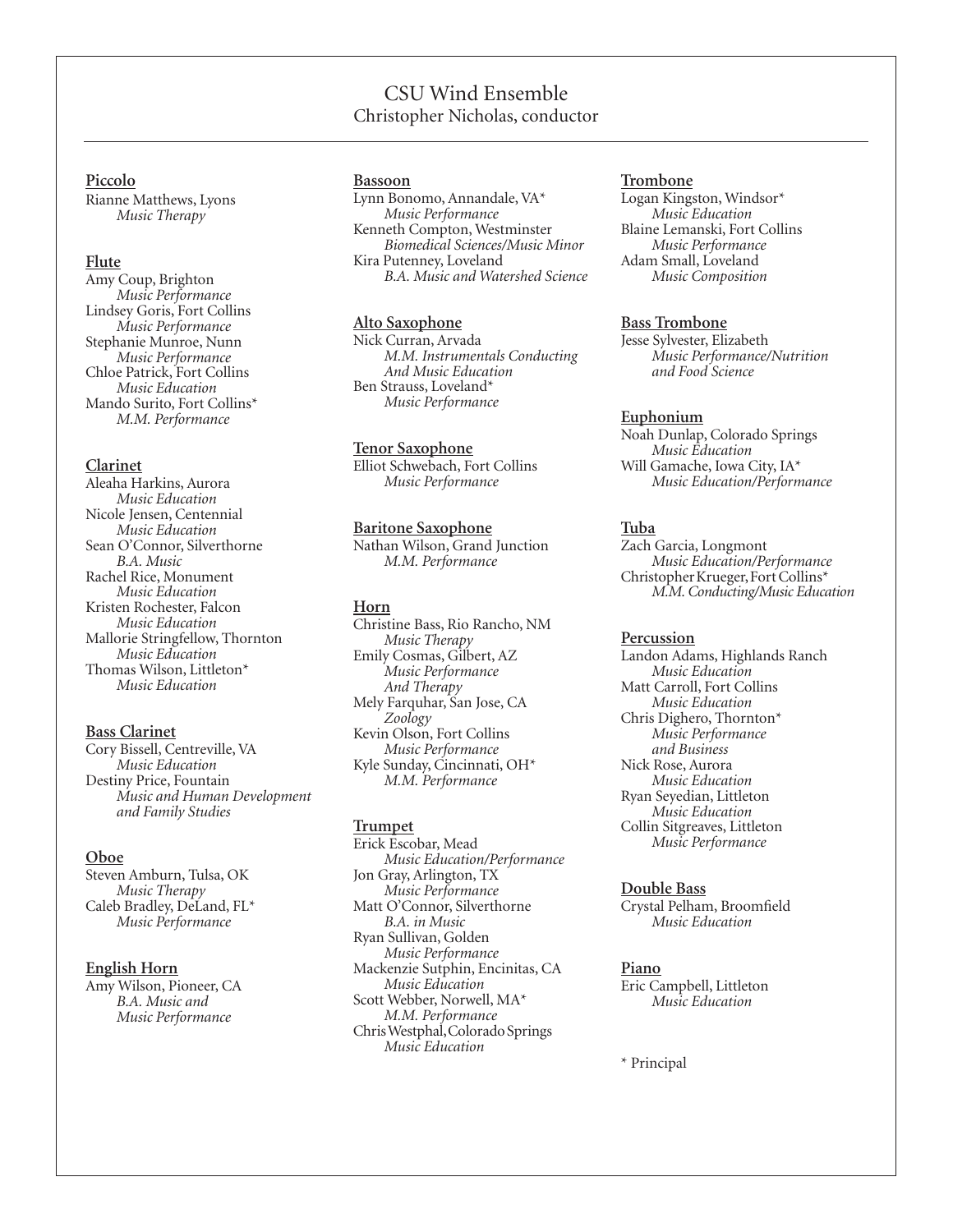# CSU Symphony Orchestra Wes Kenney, conductor

# **Flute**

Brianne Little, *Principal* Sam Hood, Asst. *Principal* Lindsey Noble, Asst. *Principal*

## **Oboe**

Caleb Bradley, *Principal* Shane Werts, Asst. *Principal*

**Clarinet** Roxanne Cortes, *Principal* Tom Wilson, Asst. *Principal*

**Bassoon**

Jessie Sawyer, *Principal* Lynn Bonomo, *Asst. Principal*

**Trumpet** Tony Whitehead, *Principal* Ryan Sullivan, Asst. *Principal*

# **Horn**

Kyle Sunday, *Principal* Christie Bass, Asst. *Principal* Noelle Bauman Molly Salika Julia Williams

**Trombone**

Dave Ellis, *Principal* Logan Kingston, *Asst. Principal*

**Bass Trombone** Will Gamache

**Tuba** Chris Krueger

**Percussion** Colin Constance, *Principal* Brandon Arvay Ben Justis

# **Violin I**

Hannah Barnes, *Concertmaster* Rachael Napper, *Asst. Concertmaster* Katharine Anderson Julianna Byess Lydia Demi-Smith Nicole Fassold Cheryl Fox Meghan Hainer Hae Sun Kim Allison Rickel Jaclyn Salts Patrick Weseman

# **Violin II**

Karmen Mitchell, *Principal* Olivia Trinko, Asst. *Principal* Jayme Cole Melissa Gross Haley Heer Royston Hunget Natalie Jones Courtney Peterson Brittany Schaeffner Lucas Thompson Elizabeth Vega

# **Viola**

Sabrina Romney, *Principal* Chealsea Bernhardt, *Asst. Principal* Margaret Babb Kyle Caulkins Chris Huang Lindsey Sanders Grayson Waldie Andrew Zbryk

# **Cello**

Kenneth Martin, *Principal* Brighton Bledowski, *Asst. Principal* David Bayless Lauren Brissey Sara Espinosa Kayla Hayes Shakira Johnson Justin Kattnig Sally Murphy Matthew Snyder Whitney Stuberg Jacob Thaler Rachel Wilson

# **Bass**

Kenny Jones, Principal Erik Deines, Asst. Principal Zachary Bush Evan Gohring Brandon Katz Andrew Miller Crystal Pelham Kurt Peterson Zach Schwartz Daniel Smith

**Graduate Teaching Assistants** Karmen Mitchell Christy Muncey Sabrina Romney Lydia Demi-Smith Graduate Conductor Christy Muncey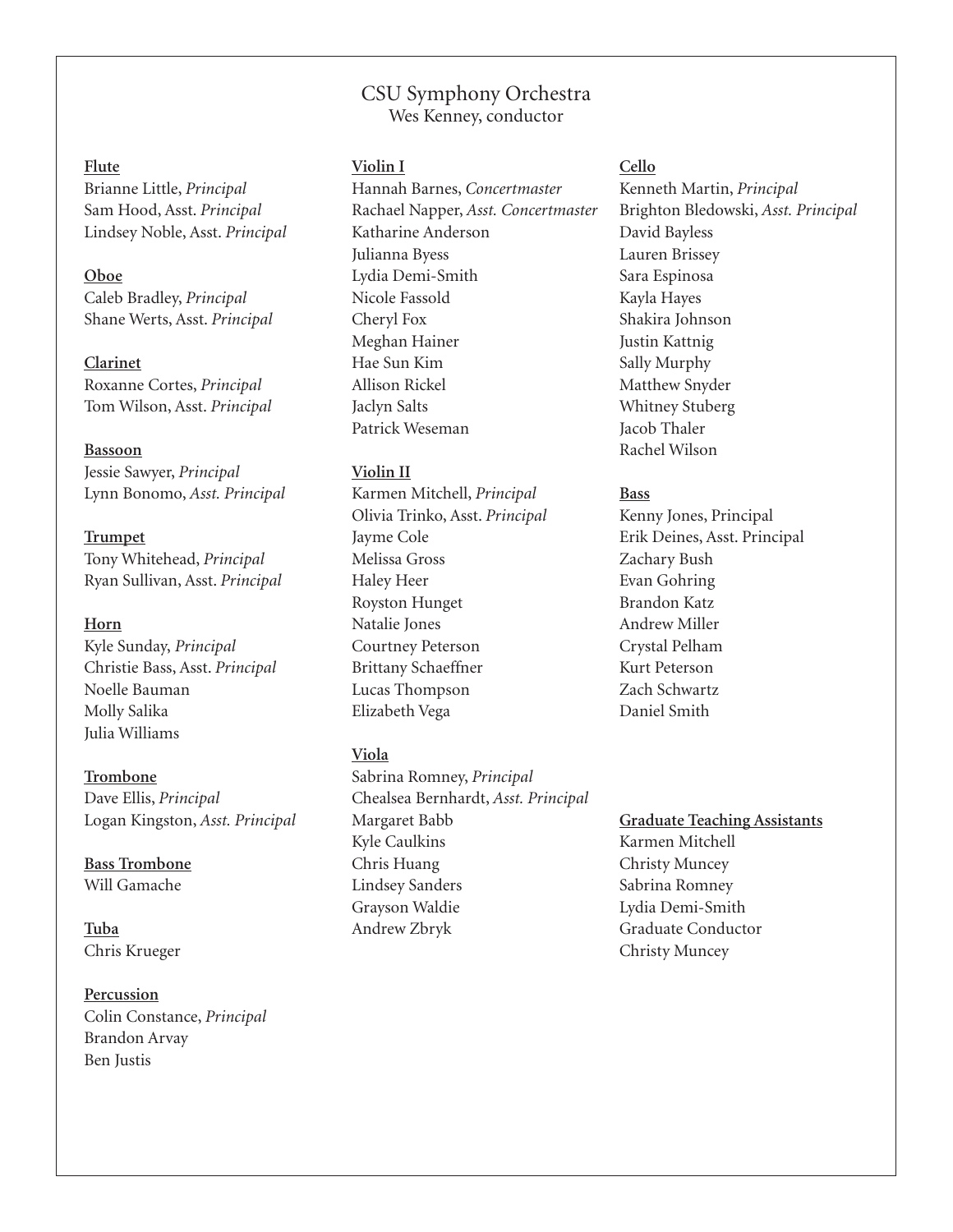# **Biographies**

# **Principal Guest Composers**

**Stephen Paulus** (b. 1949) is a prolific composer of over 400 works. He is fluent in all genres, including orchestra, opera, chorus, chamber ensemble, solo voice, concert band, piano and organ. Born August 24, 1949 in Summit, New Jersey, Paulus has lived most of his life in Minnesota. He co-founded the American Composers Forum in 1973 and continues to work on behalf of his colleagues as the Symphony and Concert representative on the ASCAP Board of Directors. His music has been commissioned, recorded and performed by such varied performers as The New York Philharmonic, Cleveland Orchestra, Atlanta Symphony Orchestra, Minnesota Orchestra, Opera Theatre of Saint Louis, Washington Opera, Los Angeles Master Chorale, The Dale Warland Singers, VocalEssence, Doc Severinsen, Thomas Hampson and Deborah Voigt.

**Alex Shapiro** (b. New York City, 1962) composes acoustic and electroacoustic pieces known for their lyricism and drama. Published by Activist Music, her music is heard daily in concerts and broadcasts across the U.S. and internationally, and can be found on over twenty commercially released CDs from record labels around the world. Educated at The Juilliard School and Manhattan School of Music as a student of Ursula Mamlok and John Corigliano, Ms. Shapiro's honors and awards include those from The American Music Center, ASCAP, the American Composers Forum, Mu Phi Epsilon, Meet the Composer, The California Arts Council and The MacDowell Colony. An enthusiastic leader in the new music community, Alex advocates for other artists through her speaking appearances and her published articles. She currently serves on the Board of Directors of the American Music Center and The MacDowell Colony, sits on ASCAP's Symphony & Concert Committee and the ASCAP Board of Review, and is the past President of the Board of Directors of the American Composers Forum of Los Angeles. Raised in Manhattan and later a longtime resident of Malibu, California, Alex now lives on Washington State's remote San Juan Island. When she's not composing she can be found communing with the sea life, as seen on her music and photo-filled blog, www.notesfromthekelp.com and her website, www.alexshapiro.org.

## **Guest Performers**

**The Fountain City Ensemble**, founded by Andrée Martin, Lisa Oberlander, Amy Griffiths, and Paul Vaillancourt, came together as a result of several collaborations which revealed an uncommon compatibility and singularity of purpose among these four individuals. In 2004 the Fountain City Ensemble began commissioning original works and creating arrangements for their unusual and versatile quartet comprised of flute, clarinet, saxophone, and percussion. Considering the variety of options afforded by each player—piccolo/flute/alto flute/bass flute, piccolo clarinet/soprano clarinet/bass clarinet, SATB saxophones, and countless keyboard and percussion instruments—the group encompasses a remarkably diverse palate of timbral possibilities while maintaining the flexibility and nuance of a chamber ensemble.

The FCE has performed throughout the United States and Japan, including the premiere of J.M. David's Found Objects in Tokyo and a concert at the American Musicological Society's annual conference in Indianapolis. The group's 2011-2012 concert season will include a performance at the International Clarinet Association conference in Los Angeles, a residency at the Aries Composers Festival at Colorado State University, and the premiere of a new work written for the FCE by composer Galen Brown. In 2013 the FCE will be joined by soprano Michelle DeBruyn for the premiere of a chamber opera composed by Pulitzer Prize nominee Ricardo Zohn-Muldoon.

**Andrée Martin, flute** (B. Mus. Memorial University of Newfoundland, MM University of Ottawa, DMA State University of New York at Stony Brook) has performed at Carnegie Hall under the direction of Pierre Boulez, at Alice Tully Hall, Lincoln Center, Warsaw Autumn and at the Prague Spring Festival as a member of the New York based Orchestra of the S.E.M. Ensemble. Andrée has performed and presented at the Seattle Flute Fair and at the National Flute Association Convention.

Her interest in new music has led to collaborations and premieres of works by, among others, Earle Brown, Alvin Lucier, Ricardo Zohn-Muldoon, Ralph Shapey, Brian Cherney, David Lang, Daniel Koontz, Perry Goldstein, Daniel Weymouth, Roscoe Mitchell, Petr Kotik and Jackson Mac Low. As a founding member of the Fountain City Ensemble, Andrée has toured Japan and performed throughout the U.S. She has had various solo and ensemble performances recorded and broadcast for the CBC including a concerto with members of the National Arts Center Orchestra. Andrée was chosen as the first recipient of the Samuel Baron Memorial Prize, was the only music finalist for the Thayer Fellowship and was a winner of the Stony Brook Concerto Competition. Funding for her studies in New York with Samuel Baron, Carol Wincenc, Tara Helen O'Connor and in Ottawa with Robert Cram came in part from a generous grant from the Canada Council for the Arts.

Andrée's research on French composer André Jolivet has been published in Flute Talk magazine (2004). She has also been published in the NFA publication, Flutist Quarterly (2005 and 2011). She is a founding member of The Furious Band, selected as the contemporary ensemble in residence at both the Aspen Summer Music Festival and at the Banff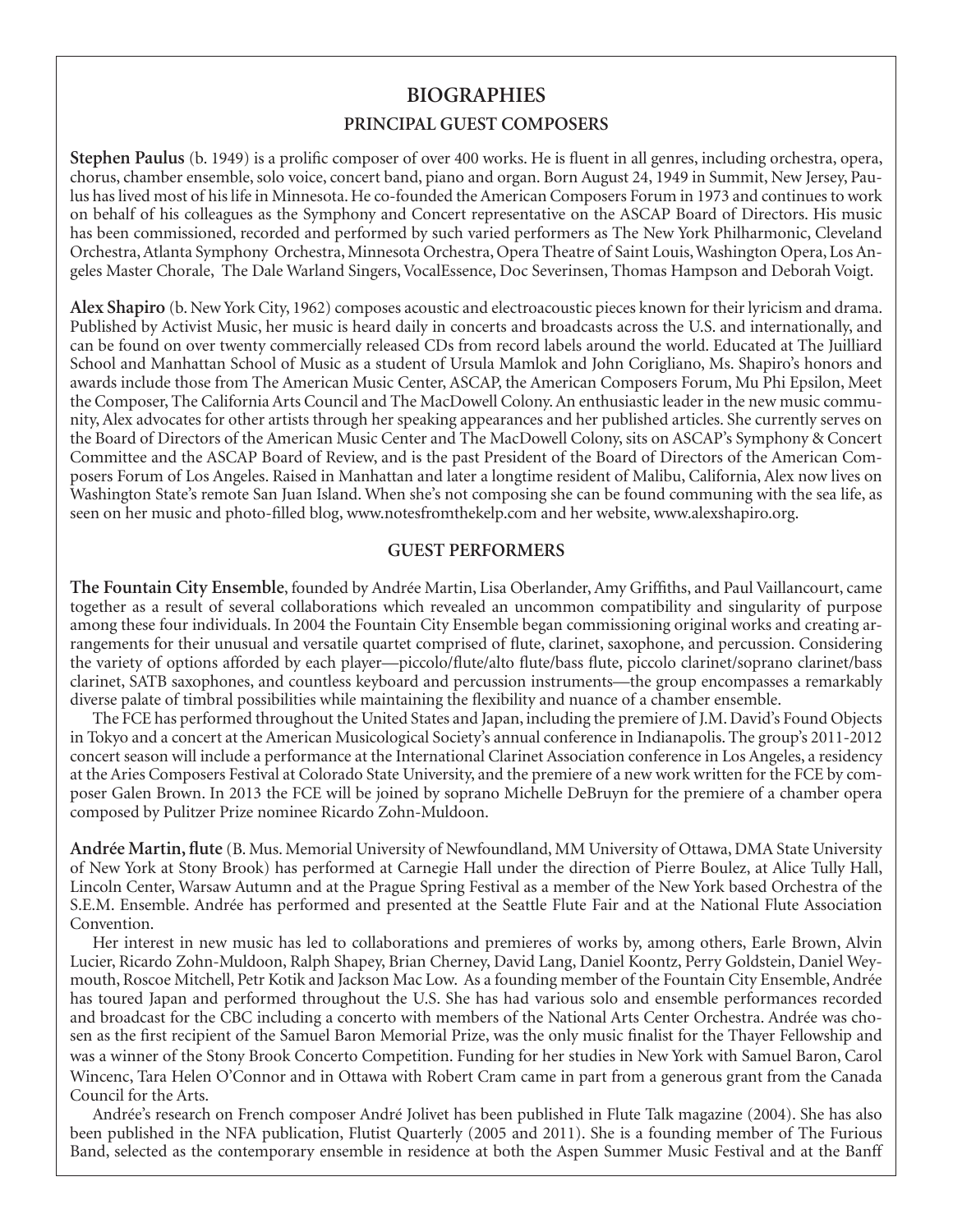Center for the Arts Composers' Forum. The Furious Band has performed throughout Canada, the United States, and at the Musica y Escena Festival at the Bellas Artes Theatre in Mexico City. They can be heard on CRI.

An advocate of international education, Andrée spent the summer of 2008 teaching in Paris and will teach in Oxford in the summer of 2012. Her students have won, among others, the Atlanta Flute Club Competition, the MTNA Georgia State Woodwind Senior and Young Artist divisions, the Mid South College Masterclass Competition, the Mid South High School Competition, the Florida Flute Fair Masterclass Competition, and the Artist International Competition (NY).

**Lisa Oberlander, clarinet** (B. Mus. Ed. Indiana University, MM and DMA Arizona State University) has performed throughout the United States, Europe, and Japan and can be heard as the featured soloist on Andrew Rindfleisch's Light Fantastic on the Summit Records label.

Oberlander has performed with renowned Canadian pianist Jon Kimura Parker and critically acclaimed cellist Wendy Warner and her international appearances include performances at the 14th World Saxophone Congress in Ljubljana, Slovenia, a concert tour of Japan as a member of the Fountain City Ensemble, and performances in Salt Lake City, Tokyo, Ostend (Belgium), Richmond, and Atlanta at the International Clarinet Association's annual conference. She also served the ICA as a member of the host planning committee for the 2006 convention in Atlanta.

Oberlander has collaborated with numerous composers on their works for clarinet including Nico Muhly, Fred Cohen, and Eric Mandat. She has been a featured soloist with the Columbus State University Philharmonic Orchestra and the CSU Wind Ensemble performing concertos by Nielsen, Copland, Mozart, and Shaw as well as Leonard Bernstein's Prelude, Fugue and Riffs, which she will record next season for release in 2013. She has performed with various orchestras including the Phoenix Symphony, the Arizona Opera, and the Columbus Symphony. She appears on Kelly Johnson's compact disc The Clarinet Unlimited and on Robert Spring's upcoming Summit Records release of Eric Mandat's Concert Music for Clarinets.

Oberlander is Professor of Clarinet at the Schwob School of Music at Columbus State University. She has presented masterclasses, clinics, and recitals at universities across the United States, including a featured performance at the University of Wisconsin at Madison Clarinet Festival and a week-long residency as a guest teacher at Indiana University's Jacobs School of Music in April 2011. Her current and former students have won competitions including the MTNA National Solo Performance Competition and, as winners of various concerto competitions, have been featured as soloists with the LaGrange Symphony, the Sewanee Summer Music Festival Orchestra, the Columbus State University Philharmonic Orchestra, and the Arizona State University Orchestra. Her students regularly attend summer festivals such as the Hot Springs Music Festival, Madeline Island Music Camp, Domaine Forget, the Sewanee Summer Music Festival and the Belgium Clarinet Academy.

**Amy Griffiths, saxophone** (B. Mus. North Carolina School of the Arts, MM Arizona State University, DMA Louisiana State University) has performed throughout the United States, Canada, Europe, and Japan. She can be heard in various diverse musical settings from classical solo and chamber music to jazz and popular music and her performances have been broadcast by NPR affiliates in Georgia and North Carolina. As a founding member of the Fountain City Ensemble, she has toured the US and Japan, performing the world premiere in Tokyo of Found Objects, a work written for the FCE by composer J.M. David. Apart from her performance schedule with the FCE, Griffiths is involved in various other collaborations including a concert tour in 2010-2011 with pianist Yien Wang and soprano Michelle DeBruyn, with whom she performed at the 2010 Women in Music Festival at the Eastman School of Music in Rochester, New York. She has performed with many professional orchestras including the Phoenix Symphony, Columbus Symphony, Charleston Symphony, the Newt Hinton Ensemble, and the Atlanta Opera.

Griffiths is featured as a soloist on several works with the Columbus State University Percussion Ensemble on the group's forthcoming CD to be released in 2013. In February 2012 she will be the featured soloist performing the Dahl Concerto with the CSU Wind Ensemble. She has premiered numerous new works for saxophone in various settings, including Canadian composer Brian Cherney's work for solo saxophone, The Return of Ulysses. Upcoming premieres include works by composers Matthew Welch and Eric Mandat.

She has performed throughout the United States at numerous meetings of the North American Saxophone Alliance and served as host to that organization's 2009 Region VI conference. She has also performed at the 14th World Saxophone Congress in Ljubljana, Slovenia, giving the European premiere with clarinetist Lisa Oberlander of Gregory Wanamaker's Duo Sonata for clarinet and saxophone.

As a jazz musician, Griffiths plays in a quartet with her Schwob School of Music jazz faculty colleagues and she frequently appears in bands in the Atlanta area including the David Brothers Super Big Band, the Georgia Symphony Orchestra Jazz Ensemble, and the Drive-By Big Band.

Griffiths is the saxophone professor at Columbus State University's Schwob School of Music in Columbus, Georgia where she maintains a dynamic saxophone studio and teaches saxophone chamber music, pedagogy, and repertoire along with various jazz courses. Her students regularly participate in solo and chamber music competitions and attend summer events such as the Brevard Summer Music Festival. She has presented recitals, clinics, and masterclasses at universities and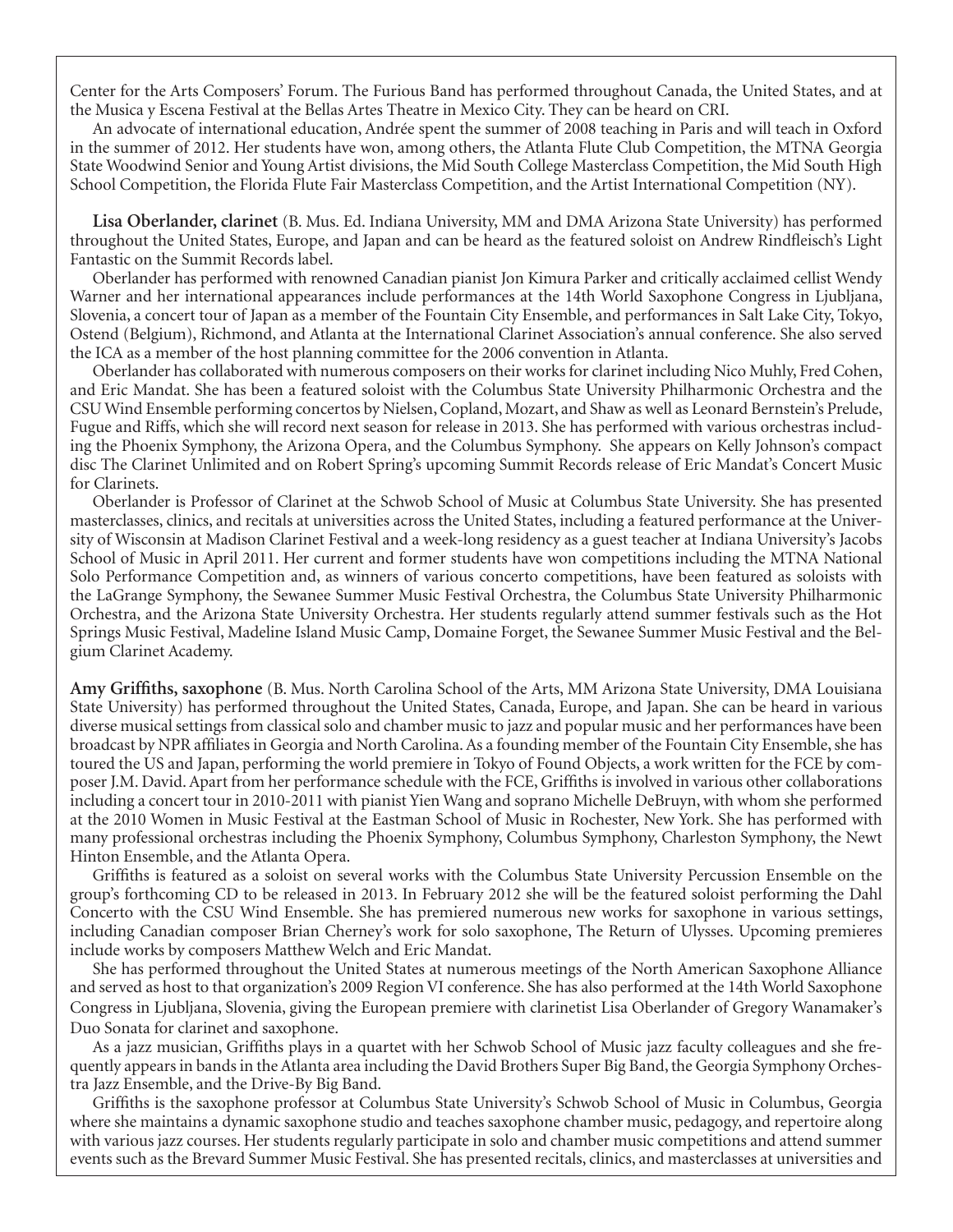colleges throughout the United States and abroad. She is on the faculty of the Sewanee Summer Music Festival where she will revive the saxophone program in the summer of 2012. Her website is www.amygriffiths.net.

**Paul Vaillancourt, percussion** (B. Mus. University of Ottawa, MM McGill University, DMA State University of New York at Stony Brook) has been a featured soloist with the St. Petersburg Chamber Philharmonic, the National Arts Center Orchestra, the Ottawa Symphony Orchestra, and at the Banff and Aspen Music Festivals. He has had various performances broadcast by NPR, CBC and Radio-Canada and is in demand as an instructor and composer of Scottish pipe band drumming. He is a founding member of several innovative contemporary music ensembles including The Furious Band, STRIKE, with pianist Jeff Meyer and the Fountain City Ensemble, with whom he has premiered works by Alexandr Radvilovich, Brian Cherney, J. M. David, Chen Yi, Daniel Koontz, Perry Goldstein, Daniel Weymouth, Matthew Welch, Brooke Joyce, John Fitz Rogers, and many others, in the U.S., Canada, Japan, China and Russia.

Reviews of STRIKE's recent CD project Convergence describe "Vaillancourt's beautiful marimba sounding miraculously even and effortless." STRIKE tours of China and Russia included performances at the Beijing Modern Music Festival at the Central Conservatory, Tianjin Conservatory and SoundWays New Music Festival in St. Petersburg.

As a conductor, Vaillancourt has given the U.S. and world premieres of chamber works by Brian Cherney, David Lang, Steven Gellman, Carlos Sanchez-Gutierrez, Eric Moe, John Parcell, Sidney Hodkinson, Jack Beeson, R. Murray Schaeffer, Jefferson Freidman, Nico Muhly as well as the opera Comala, by Eastman School of Music faculty Ricardo Zohn-Muldoon at the Palacio de Bellas Artes in Mexico City. Vaillancourt contributed to the recently released commercial recording of the opera (Bridge Records) as a performer, which earned the composer a nomination as a Pulitzer Prize finalist.

While completing his D.M.A. at the State University of New York in Stony Brook studying with legendary pedagogue Raymond DesRoches, he performed with Pulse, the New Jersey Percussion Ensemble and the Orchestra of the S.E.M Ensemble.

Vaillancourt has recently recorded for Luminescence Records, Albany, CRI, Tzadik, Naxos, New Chris Records (Live In The Studio-with the jazz trio BE3), and Alien Jazz with the Robert Orr Trio. He is endorsed by Bosphorus Cymbals and is a Pearl Education Artist.

## **Invited Guest Composers**

**Madelyn Byrne** is an active composer of both acoustic and electronic music. Some recent compositions include In A Winter Landscape (commissioned and recorded by Peter Sheridan), Nocturne for Orchestra (commissioned by the Palomar Symphony Orchestra), For ANWR (commissioned by Yoon Jeong Heo), and Rain, Sea, and Sky (commissioned by the NOISE Ensemble. Past honors include ASCAPlus Awards, honorable mention in the "Suoni di Legno" competition, winner of the Friends and Enemies of New Music Composition Competition, and recordings on Innova, Everglade, and New World/CRI Records. Madelyn's music has also been selected for a wide range of new music festivals including several International Computer Music Conferences, Electronic Music Midwest, WIU's New Music Festival, Imagine II, and Merging Voices among others. Her music has received additional national and international performances and broadcasts on television, radio, and the internet. Madelyn completed her DMA in Composition at The Graduate Center in 1999 and joined the Palomar College Faculty in the Fall 2000 semester. Madelyn has also been a guest composer at Columbia University's Computer Music Center.

**Joseph Eidson** (b.1981) holds degrees in composition from the University of Kansas (DMA 2010, BM 2004) and the University of Texas (MM 2006). His music contains rhythmic drive, crisp harmonies, and a preference for lyrical melodies. His music has been performed throughout North America and abroad by the Metropolitan Wind Symphony, Dallas Wind Symphony, University of Texas New Music Ensemble, Allégresse Trio, Opera Vista, Helianthus Ensemble, TEMPO, New Music Agency, Paul Stevens, Cory Hills, Kenji Haba, and Robert McNichols Jr., among others. While he retains a passion for wind and string writing, the past two years have focused on vocal music with four completed song cycles and a chamber opera, as well as a horn concerto and a new work for wind ensemble. His music has received awards and recognition from the Metropolitan Wind Symphony, 2010 Opera Vista Festival (semifinalist), Aurora Borealis Duo Composition Contest, Dallas Wind Symphony fanfare competition, Music09 Competition (honorable mention), ASCAP / CBDNA Frederick Fennell award for concert band (honorable mention), the Penn State trombone choir composition competition, a Thomas Presser scholarship and the George Lawner award at the University of Kansas. He has studied composition with Dan Welcher, James Barnes, Donald Grantham, and Forrest Pierce.

The music of **Michael-Thomas Foumai** has been performed across the United States, China, South Korea, Japan, Indonesia and Thailand. He has received awards from Broadcast Music, Inc., American Society of Composers, Authors and Publishers, the American String Teachers Association, American Music Center, Meet the Composer, Aspen Music Festival and many more. Michael's works have been presented at the June in Buffalo Festival, EarShot New Music Readings,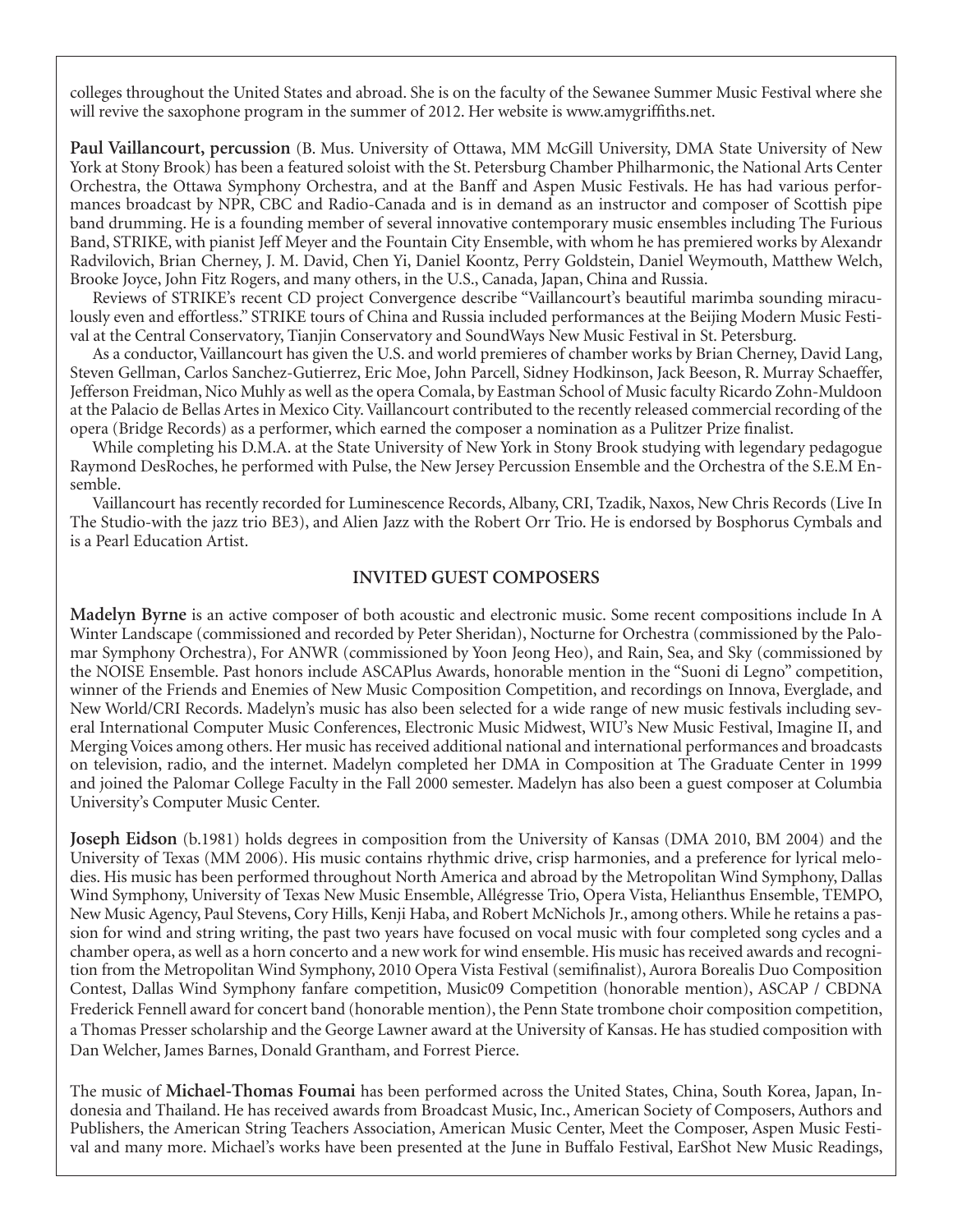Thailand Composition Festival, Yogyakarta Contemporary Music Festival, Mizzou New Music Festival and the Shanghai New Music Week among others. His works have been performed by the Buffalo Philharmonic Orchestra, New England Philharmonic, Alarm Will Sound, the University of Michigan Philharmonia, the University of Hawaii Symphony, Daegu Contemporary Music Orchestra, the Orchestra Unleashed, the Definiens Project and the Honolulu Symphony and Chorus among others. Michael holds a Bachelor in composition from the University of Hawaii, a Master in composition from the University of Michigan and is currently a doctoral fellow at the University of Michigan. His teachers have included Bright Sheng, Michael Daugherty, Donald Reid Womack, Byron Yasui, Takeo Kudo, Thomas Osborne and Peter Askim.

**Ethan Frederick Greene** composes chamber, electro-acoustic, vocal and orchestral music for concert music, dance and screen. His work has been performed by the Houston Grand Opera, the East Coast Contemporary Ensemble, Juventas New Music and other ensembles and performers in the U.S. and abroad, and has been recognized by SEAMUS, SCI and Opera Southwest. He has served as artist-in-residence at ART342 in Fort Collins, CO. Ethan is an avid collaborator with visual artists, filmmakers and documentarians, lending music to television shows such as This American Life and films such as The Conspirator: the Plot to Kill Lincoln and Night Sky. He has developed sound design for video games such as Spider: the Secret of Bryce Manor, and curated shows such as SoundSpace, a mobile concert of new music at the Blanton Museum of Art, and Around Hear, a concert series in Houston area public parks. In his spare time, Ethan plays trumpet and melodica in the band Linen Closet. Ethan received his B.A. in Music from Amherst College (2004), M.Mus. in Composition from Rice University (2009), and is currently working toward his D.M.A. in Composition at the University of Texas at Austin. Principal teachers include Russell Pinkston, Yevgeniy Sharlat, Donald Grantham, Arthur Gottschalk, Karim Al-Zand, Kurt Stallmann and Eric Sawyer. For more, please visit ethangreene.org.

**Anne Marie Guzzo** earned her Ph.D. in theory and composition (2002) from the University of California, Davis, where she studied composition with Ross Bauer and Pablo Ortiz. Her masters degree is in 20th Century Music from the University of California, Santa Cruz, and she received a bachelor of music in clarinet performance from the University of New Mexico in Albuquerque. Guzzo is principal clarinet in the Denver-based experimental and interactive orchestra, UnStaged, and also serves as the composer-in-residence for that ensemble. Her Fanfare for Mountains and Peace recently received its premiere in La Paz, Bolivia with the University of Wyoming Symphony Orchestra under the direction of Michael Griffith and her compositions have been heard at numerous festivals, including the 2007 International Cello Encounter in Rio de Janeiro, Brazil and the Oregon Bach Festival Composers Symposium (OBFCS) performed by New York new music ensemble, Fireworks. In 2004 she was the recipient of a Crumb Commission from the OBFCS for a new work that celebrated the 75th birthday of renowned composer, George Crumb. As a composition fellow, Guzzo studied with master composer Chen Yi at the Ernest Bloch Festival of Music in 2003, and her music has been played by the San Francisco Bay Area modern music group, the Empyrean Ensemble; the Cheyenne Symphony Orchestra; Third Angle in Portland, Oregon, and a number of other ensembles. Research interests include the music of Pulitzer Prize-winning composer, Shulamit Ran, the cartoon music of Carl W. Stalling, and silent movie music. Guzzo currently serves as assistant professor of theory and composition at the University of Wyoming in Laramie.

**Lonnie Hevia** grew up in Miami, Florida. He earned both Bachelor's and Master's degrees in composition from the Florida State University School of Music where he studied primarily with John Boda. In 2006 he enrolled at The Peabody Conservatory of Music where he earned a second Master's degree in music theory pedagogy and is currently a degreein-progress doctoral student in composition. During his time at Peabody Lonnie has been the recipient of the Prix d'Été (second place) and the Randolph S. Rothschild Award in Composition. He won first place in the Virgina Carty DeLillo Competition, and has had his music performed by Daniel Gaisford, Miranda Cuckson, and The Peabody Camerata under the baton of Gene Young. Lonnie's teachers have included Ladislav Kubik, Nicholas Maw, Christopher Theofanidis, and, most recently, Michael Hersch, and he has presented music in master classes and has taken individual lessons with John Corigliano, Ellen Taaffe Zwilich, Libby Larsen, Chen Yi, and Christopher Rouse. Lonnie currently teaches theory and orchestration as adjunct faculty at Towson University and The Peabody Conservatory of Music.

**Adam Hill** lives in Vancouver, BC where he is working on a DMA at the University of British Columbia. He has also been an instructor of music theory and composition at Western Washington University, where he earned a Master of Music. Additionally, he has studied at Whitman College and University College Cork–Ireland, and his main teachers have included John David Earnest, Chuck Israels, Roger Briggs, and Lesley Sommer. He has been honored with awards and fellowships from SCI/ASCAP, the Helene Wurlitzer Foundation, and the Wildacres Retreat and has been commissioned by the Singers Club of Cleveland, the Central Oregon Symphony, and the Whatcom Symphony.

**Joshua Hummel** has won various composition awards most notably the Frederick Fennel Prize and the Leonard Bernstein Award. His wind ensemble music has been performed by some of the nation's top college bands including The University of California at Long Beach, The University of Texas at Austin and the Yale Concert Band. In February 2011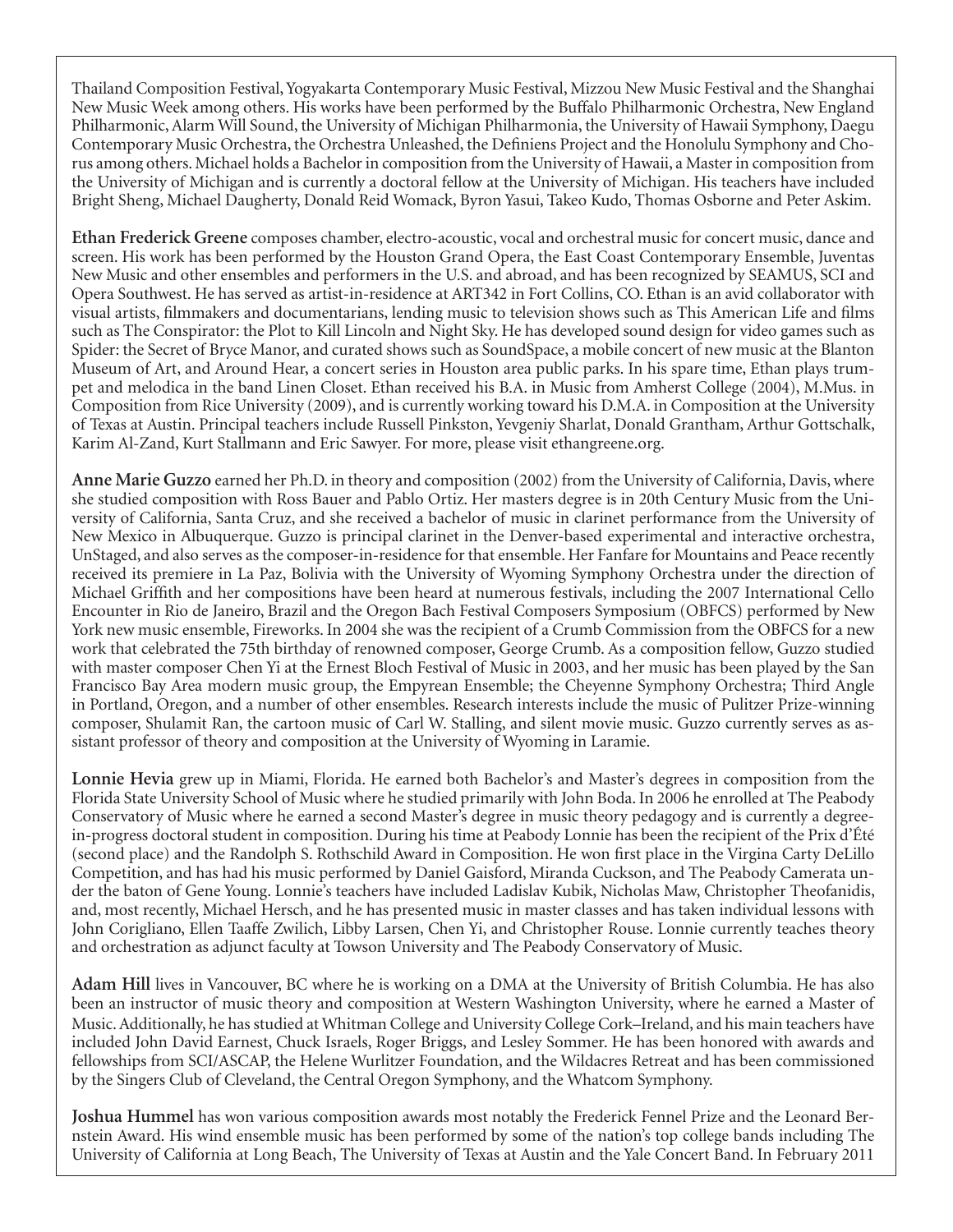the Yale Concert Band premiered his award-winning composition, Haiku Symphony No. 4, in Woolsey Hall and Carnegie Hall. He has received private composition instruction from composers Robert Carl, Larry Alan Smith, Michael Hersch, Richard Danielpour, Robert Beaser, soprano, Patrice Michaels, and participated in Master Classes with pianist, Matthew McCright, and composer, Chen Yi. And during the summer of 2011 he will study at La Schola Cantorum at the Cité Universitaire in Paris. Josh is the composer for Colors in Motion, an arts collective in Cambridge, MA, and owns Sinensis Music, a composition studio in Hartford, CT.

**Gregory Hutter** holds degrees from Western Michigan University, the University of Michigan, and Northwestern University. He has been a faculty member at DePaul University since 2002. His compositions have been performed by the Moravian Philharmonic, the Kiev Philharmonic, the Minnesota Orchestra, the Czech Philharmonic, Musica Moderna (Poland), the Cassatt Quartet, the Maia Quartet, the Julstrom Quartet, Trio Callisto, the Carpe Diem Quartet, the Anaphora Ensemble, Arts at Large Chicago, Duo Diorama, the Society for New Music (Syracuse), pianist Winston Choi, Pinotage, Musica Nova (Israel), and the International Contemporary Ensemble (ICE), among others. Hutter has been the recipient of numerous awards and commissions, in addition to receiving grants and fellowships from the Illinois Arts Council, the MacDowell Colony, the American Music Center and the Meet the Composer Foundation. His debut fulllength solo CD was released on the Naxos American Classics label in 2008. Individual compositions are recorded on various labels including Capstone, ERM Media and Innova. His compositions are published in print by E. C. Schirmer (ECS Publishing) of Boston. Hutter's many distinguished teachers have included Ramon Zupko, C. Curtis-Smith, Michael Daugherty, William Bolcom, Evan Chambers, M. William Karlins, Alan Stout and Marta Ptaszynska.

Composer **Andrew McManus** (b. 1985) is a doctoral student at the University of Chicago, where he studies with Shulamit Ran and Marta Ptaszynska. He holds a Master of Arts degree from the Eastman School of Music in Rochester, NY, where he studied with Robert Morris, Ricardo Zohn-Muldoon, Allan Schindler and Howard Hanson Visiting Professor Yehudi Wyner. He is also a graduate of Yale University in New Haven, CT, where he studied with Kathryn Alexander, John Halle and Matthew Suttor. In May 2010 eighth blackbird premiered his The Generator (2010) as part of the Contempo Chamber Players' Tomorrow's Music Today concert series at the University of Chicago. His orchestral work Identity (2008) was premiered by the Minnesota Orchestra under conductor Osmo Vänskä as part of the 2008 Minnesota Orchestra Composer Institute. Identity was also the winner of a 2009 BMI Student Composer Award. Other works have been performed at the MusicX and Norfolk Contemporary Music Festivals. In January 2011, The Concerto of Deliverance was featured in a reading session by the St. Paul Chamber Orchestra.

**Tim Reed** graduated with a B.A. in Creative Music Technologies from LaGrange College in 1999 and subsequently attended the Dallas Sound Lab School for the Recording Arts in the Fall of 2000. Tim completed his M.M. in composition/theory at Illinois State University in 2004 and his PhD at the University of Florida in 2008. Tim's compositions have recently been performed at various festivals including Music '04 the Nong Project, The Kentucky New Music Festival, EMM, SEAMUS, Electroacoustic Juke Joint, FEAST, Ball State New Music Festival and the International Double Reed Society Conference. His compositions have been published by Trevco Music, Dorn, Centaur and by Lonely Whistle. Tim teaches theory and composition at Manchester College in Indiana.

**Suzanne Sorkin** (b. 1974) is active as a composer and educator. She has received awards and commissions from the Fromm Music Foundation at Harvard University, Chamber Music Now, Third Millennium Ensemble, counter)induction, ASCAP, and others. Her work has been programmed on Piano Spheres in Los Angeles, Washington Square Contemporary Music Society, Denison University New Music Festival, Chamber Music Quad Cities, Florida State University Festival of New Music, and Vassar Modfest. She has written for ensembles including the Mannes Trio, Cabrini Quartet, Cleveland Chamber Symphony, Third Angle, and Aspen Contemporary Ensemble. She has been a composition fellow at the Wellesley Composers Conference, the Ernest Bloch Composers Symposium, the Advanced Masterclasses in Composition at the Aspen Music Festival, and the Oregon Bach Composers Symposium. Residencies include Virginia Center for the Creative Arts, Ragdale Foundation, Artists' Enclave at I-Park, Kimmel Harding Nelson Center, and Atlantic Center for the Arts. She received her Ph.D. in composition from the University of Chicago through the support of a four-year Century Fellowship in the Humanities. In Fall 2005, Suzanne Sorkin joined the faculty at Saint Joseph's University in Philadelphia as Assistant Professor of Music where she teaches composition, theory, and history.

**Ingrid Stölzel** (b.1971) is a composer whose music is being performed across the United States, Canada and Europe. She has written for ensembles such as newEar, NOISE/ San Diego New Music, California E.A.R. Unit, Adaskin String Trio, Erato Chamber Orchestra, and Allegrésse, among others. She is the winner of the 2010 NewMusic@ECU Orchestra Composition Competition, the 2009 Cheryl A. Spector Prize, and the 2006 PatsyLu Prize awarded by the International Alliance of Women in Music. Stölzel is a frequent guest composer at music festivals and conferences including the International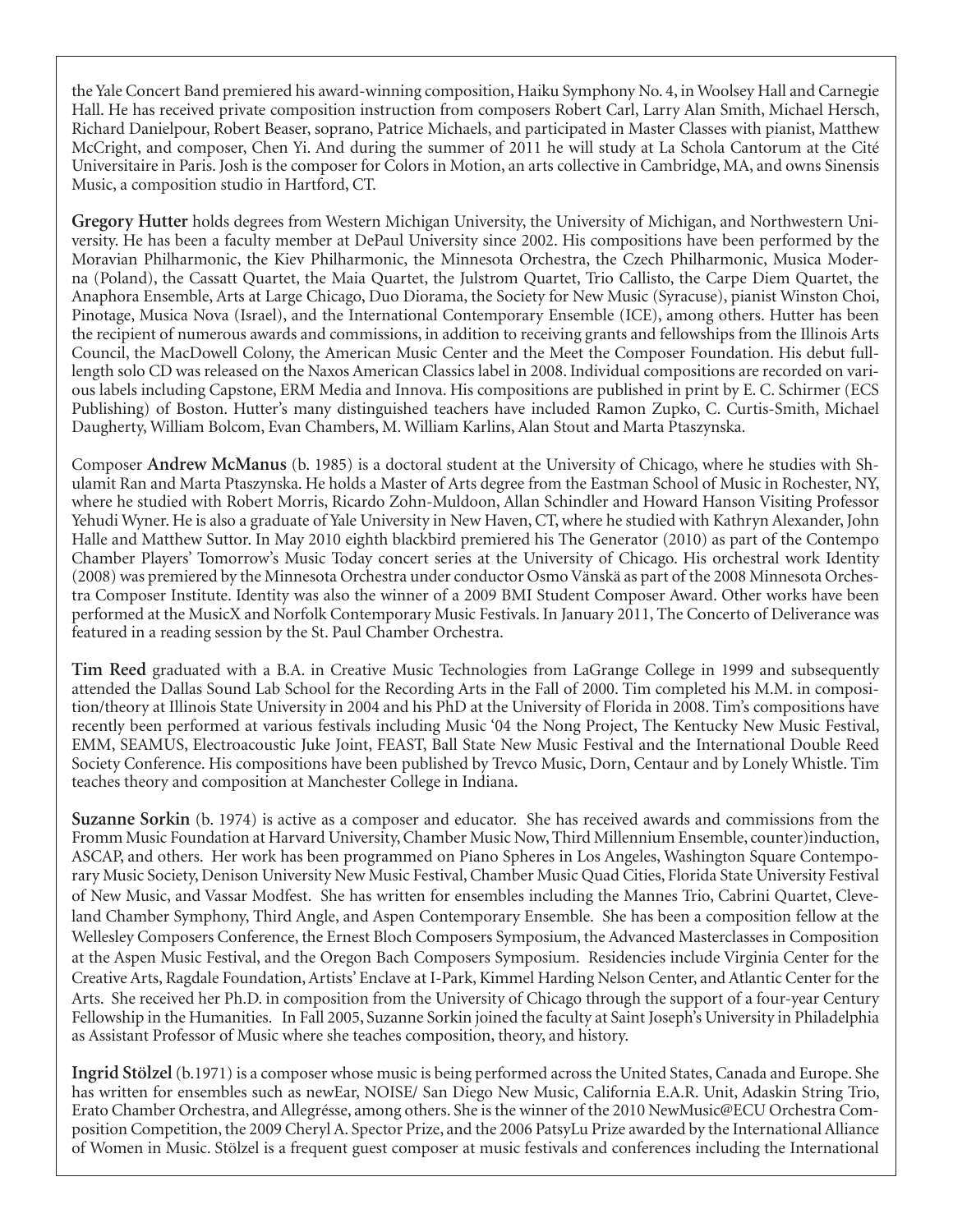Conference on Contemporary Music in Spain, soundOn Festival of Modern Music, Festival of New American Music, Oregon Bach Festivals, and Ernest Bloch Festivals, among others. Stölzel received her doctorate in composition at the University of Missouri, Conservatory of Music and Dance in Kansas City, where she studied with James Mobberley, Chen Yi and Zhou Long. She is a native of Germany and has resided in the United States since 1991.

#### **CSU Faculty Composers**

**James M. David** (b. 1978) is assistant professor of composition and music theory at Colorado State University. Among the distinctions David has earned as a composer are an ASCAP Morton Gould Young Composer Award, national first-place winner in the MTNA Young Artists Composition Competition, winner of the Dallas Wind Symphony International Fanfare Competition, and national first-place winner in the NACUSA Young Composers Competition. Commissions include projects for Joseph Alessi (New York Philharmonic), John Bruce Yeh (Chicago Symphony Orchestra), Robert Rumbelow (University of Illinois), The Commission Project of Rochester, NY, and the Atlantic Coast Conference Band Directors Association. His works have been performed at more than thirty conferences and festivals throughout the United States, Canada, Guatemala, Thailand, and Japan. These events include SCI National Conferences, CMS National and Regional Conferences, the MTNA National Conference, two World Saxophone Congresses, the Percussive Arts Society International Convention, and six International Clarinet Fests. Dr. David graduated with honors from the University of Georgia and completed his doctorate in composition at Florida State University. His music is available through Pebblehill Music Publishers, C. Alan Publications, Potenza Music, and Lovebird Music and has been recorded for the Naxos, Summit, Luminescence, and MSR Classics labels. Find out more at www.jamesmdavid.com

Jazz pianist **Ben Markley** has performed with Brian Lynch, Ron McClure and George Garzone at various New York Venues including Dizzy's Club Coca Cola and the Kitano Hotel. Markley's debut album entitled Spealio features tenor saxophone great George Garzone. Markley's lastest album 'Second Introduction' features trumpeter Greg Gisbert. Recent performance credits include Eddie Henderson and Jerry Hahn. Compositions from each of Markley's two albums have earned him ASCAP Young Jazz Composers Awards for 2007 and 2008. In 2008 Markley was selected to participate in the Betty Carter Jazz Ahead program held at the Kennedy Center in Washington D.C.

Originally a Kansas native, Markley grew up the son of two music teachers. Some of his earliest performances were Von Trap style concerts with his family. Markley was the KMEA All-State Jazz Pianist his senior year of high school. Despite his musical upbringing, Markley did not decide to seriously pursue music at Fort Hays State University in Hays, KS until his third year of college. Around this time he began listening to the Oscar Peterson record Night Train. C-Jam Blues inspired Markley to become a jazz pianist. Eventually, Markley earned bachelor's degree is from FHSU in piano performance. While attending FHSU, he had the opportunity to study with renowned pianist/composer/arranger Frank Mantooth.

In the fall of 2005 Markley moved to the jazz capital of the world to pursue a masters degree in jazz studies at New York University. While in New York, he studied with Brian Lynch, David Hazeltine, George Garzone, John Scofield, and Joe Lovano. In the summer of 2005, Markley was part of a trio that won the Promising Artists of the Twenty-First Century competition at NYU. This group toured and gave master classes in Costa Rica. Markley recently completed a DMA in jazz studies at the University of Colorado in Boulder.

**Wil Swindler**, saxophonist, composer and winner of the 2008 Gil Evans Fellowship, is based near Denver, CO. You can hear him both as a composer and performer with numerous groups including his Elevenet, 9th+Lincoln, the Colorado Jazz Orchestra, Manny Lopez's Latin Jazz Project, Red Sylvester, the Legacy Jazz Orchestra, Onda, and vocalist Barron Steffen. Wil has received commissions from The USAF Falconaires, Denver University, Colorado State University, and has composed original music for Steve Wilson and Steve Weist among others. As a performer, he has played with Toshiko Akiyoshi, John Fedchock, Steve Wilson, Bill Warfield, Greg Gisbert, and many others.

In the Fall of 2009, Mr. Swindler joined the music faculty at Colorado State University as Associate Director of Jazz Studies where he teaches jazz theory, jazz composition/arranging, improvisation and directs Jazz Ensemble II. Wil has served as an Adjunct Saxophone Teacher at Denver University, composition teacher for the Colorado Conservatory of the Jazz Arts, faculty at the Yellowstone Jazz Camp as well as the University of Northern Colorado Jazz Camp, and maintains an active private studio of saxophone and composition students. Mr. Swindler holds a B.M. from the University of North Texas in Jazz Studies graduating Magna Cum Laude.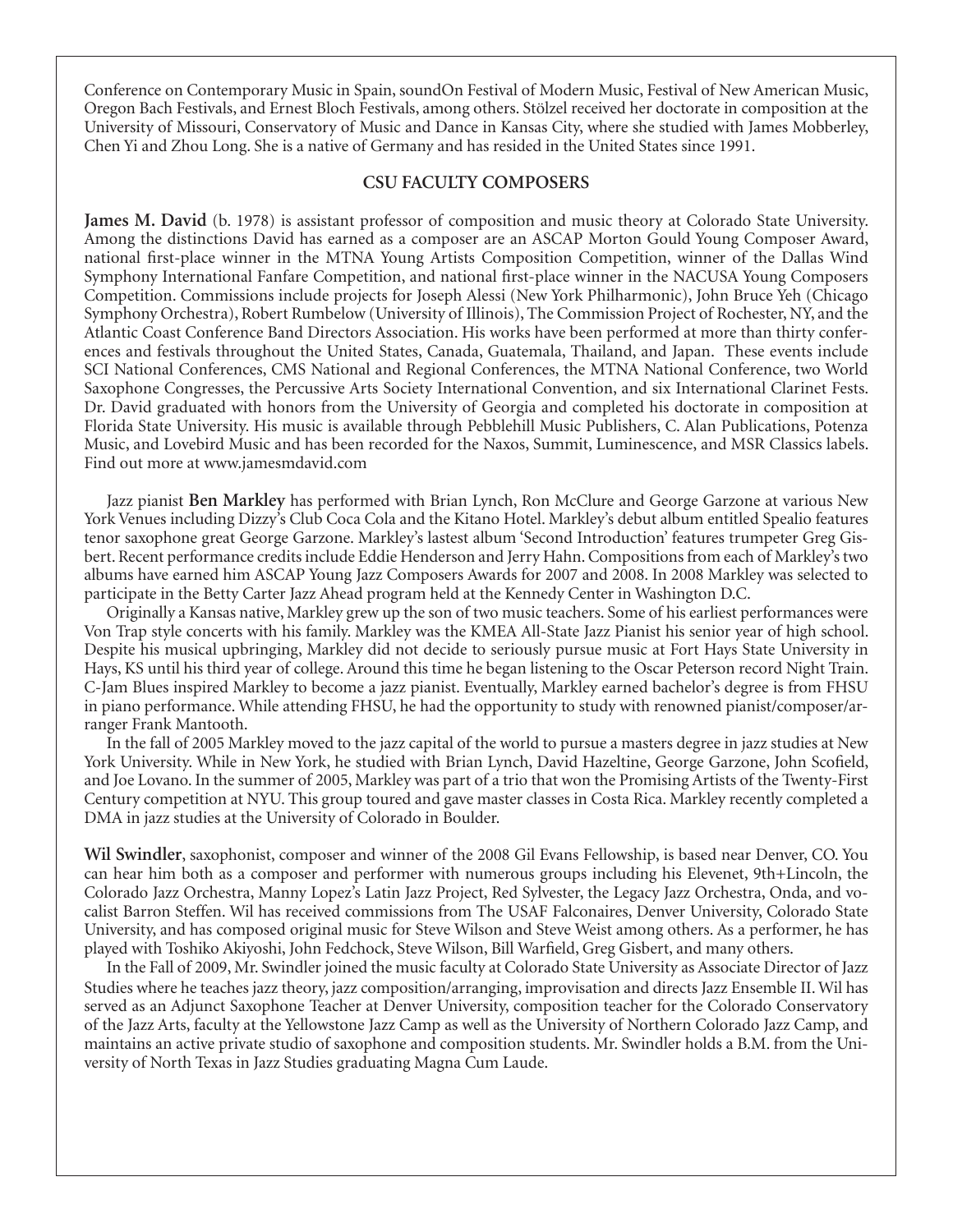**Friends of the UCA at Colorado State University** Thank you to our patrons who have supported the Department of Music, Theatre and Dance in the past year. Note: The names featured are those of our supporters in Fiscal Year 2011. If your name is not represented here e-mail Marilyn.Bistline@colostate.edu

Mr. C. Frank Allison, Jr. Mr. Gary P. and Mrs. Annemieke D. Ambrosier Ms. Norma L. Andersen Anonymous Donors Mr. Trent J. Antony Ms. Jane P. Babcock Mr. John B. and Mrs. Patricia A. Backes Ms. M. Susan Barger Mr. John and Mrs. Linda Barrow Mr. Robert and Mrs. Elizabeth Baxter Mr. Peter U. Beicken Ms. Rebecca E. Belk Ms. Heather M. Bellotti Dr. William J. Bertschy Ms. Marilyn Bistline Ms. Willa Bograd Ms. Barbara N. Bozdech Ms. Brittany D. Breiner Dr. Ellen Brinks, Ph.D. Mr. Kent A. and Mrs. Julie D. Brown Ms. Rachel Bruns Mr. Kenneth G. and Mrs. Bernice D. Bueche Ms. Eve M. Bugarin Dr. Carl R. and Mrs. Jill C. Burgchardt Dr. Morris U. and Mrs. Frances J. Burns Mr. Bryan J. and Mrs. Dana L. Carney Mr. Jeffrey B. and Mrs. Cheryl A. Case Mrs. Barbara S. Cavarra Ms. Rachel Chan Ms. Lisa M. Clark Ms. Evelyn Clarke Mr. Arthur A. and Mrs. Theresa A. Cole Ms. Roberta H. Cook Ms. Leigh A. Cooper Mr. William A. and Mrs. Victoria G. Cotton Dr. William R. and Mrs. Waltraud Cotton Ms. Susan M. Crabtree Mr. Robert D. Cromwell Mr. Jonathan A. Cross Mrs. Shirley Culp Mr. John and Mrs. Margaret E. Cummings Mrs. Dawn D. Davidson Dr. William B., Ph.D. and Mrs. Carol N. Davis Mr. Alan W. and Mrs. M. Elena Dearth Mr. Matt Dishman Ms. Denise L. Docter Dr. Peter K., Ph.D. and Mrs. Carolyn W. Dorhout Ms. Aimee Drury Mrs. Patsy J. Dyekman Mrs. Alice A. and Dr. Thomas L. Eichman Dr. C. Michael and Ms. Elizabeth T. Elliott Mr. John Erickson Estate of Wilda M. Woodward Ms. Patricia L. Fashing Mr. Harry L. and Mrs. Phyllis Ferguson Ms. Kayla Fochtman Mr. Isaiah S. Franka Dr. Allen W. Franz Mr. Remi J. Frazier Mr. David J. and Mrs. Haldene N. Freddy Mr. James and Mrs. Angela Fu Mr. Tim Garrity Mrs. Frances Garth The Reverend Robert A. and Mrs. D. June Geller Mrs. Patricia K. Gembarowski Mr. Allan L. Gennis Dr. Bruce L. and Dr. Helen M. Gibbons Dr. Ann M. Gill, Ph.D. Ms. Lena C. Girerd-Barclay Ms. Siobhan Gleason Mr. Thomas A. Gleason, Jr. Col Sheldon I., USAF (RET) and Mrs. Aloma J. Godkin Mr. Stewart V. and Mrs. Sheron A. Golden Ms. LaVada Goranson Mr. Matthew S. Gordon Dr. Aurelius H. and Ms. Grace H. Gori Mrs. Dawn Grapes and Mr. David Grapes Dr. Charles A., M.D. and Mrs. Madeline M. Greeb Ms. Megan K. Guidarelli

Mr. Stephen Guptill Mrs. N. Carol Guyon-LaGarry Ms. Sallie J. Hahn Mr. Gene C. Hamilton Mrs. Jean L. Hammond Ms. Wendy Hanson Ms. Cindy Haraway Mrs. Grace K. Harris Mr. Rodney C. Harris and Ms. Jane F. Slusarski-Harris Ms. Mary Ann Hart Mr. David N. and Mrs. Ruth E. Hastings Mr. Roger Hathaway Ms. Debra L. Hawkins Mr. Steve J. and Mrs. Ann B. Henning Ms. Linda J. Henry Mr. Robert W. and Mrs. Lesa Higgins Mr. Gary E. and Mrs. Carol Ann Hixon Ms. Valerie T. Ho Dr. Robert W. Hoffert and Mrs. Maureen B. Smith Hoffert Mr. David F., P.E. and Mrs. Susan K. Hoffman Ms. Rona Hokanson Reverend Garrison L. and Mrs. Carol E. Horle Ms. Jessie Howard Mr. Jack W. and Mrs. Julia A. Hurdelbrink Mrs. Camille L. Irvin Dr. James R. and Mrs. Brenda L. Jackson Ms. Merja Jackson Mr. Ryan Jenkins Mr. Donn C. and Mrs. Ardys L. Johnson Dr. Frederick A. and Mrs. Antonia E. Johnson Mr. L. Melvin and Mrs. Marilyn J. Johnson Mr. Nathan Johnson Mr. P. Scott Johnston Ms. Amanda Jolly Ms. Laura G. Jones Ms. Michelle Jones Mr. Walton L. Jones Dr. Pierre Y. and Dr. Helga Julien Mr. Leo R. and Mrs. Mary Lou Kallinger Ms. Sue E. Kandel Mr. William A. and Mrs. Sarah L. Kempsell Ms. Charlotte Kendrick Mr. Wes Kenney and Mrs. Leslie Kenney Ms. Sarah H. Kiefhaber Mr. James M. and Mrs. Melanie A. Kilgore Dr. David A. and Dr. Janet M. King Mrs. Julie R. Klein Mr. Seth Klusmire Mr. Thomas P. and Mrs. Jahanna M. Knight Mr. Alfred and Mrs. Ludmilla Kovalsky Mrs. Merritt Lealman Ms. Soonmi Lee Ms. Veronica L. Lim Mr. Ryan Linch Dr. David H. and Mrs. Peggy W. Lindstrom Ms. Kristen Lockie Dr. Kelly A. Long Mrs. Cynthia L. Loughman Mr. Ronald W. and Mrs. Julie A. Lynam Mr. Charles B. Mabarak Mrs. Betty R. Marshall Mrs. Beverly F. Martin Mr. Paul A. Martin Mr. Kenneth R. Matzick Mr. Edgar L. and Mrs. Joni J. Maycumber Mr. Gerald P. and Mrs. Rosemarie McDermott Dr. RuthAnn McDonald Mr. Kenneth and Mrs. Carrie Melby Mr. James D. Mick and Ms. Karen A. Reed Dr. Paul W., Jr., Ph.D. and Mrs. Roberta R. Mielke Mrs. Anita J. Miller, EdD Ms. Amy F. Moran Ms. Samantha A. Moran Mrs. Susan Mosedale Ms. MacKenzie Mulligan Ms. Jessica A. Munhollon Ms. Rebekah Mustain Mr. Paul and Mrs. Patricia Navarre Mr. Neal F. and Mrs. Cheryl F. Nuwash

Ms. Ruth E. Oakes Mr. Ed Oberholtzer Ms. Karen Olson Mr. Alex Ostwald Dr. Donald A., Sr., D.V.M. and Mrs. Jo Ann Ostwald Dr. Donald A., Jr., D.V.M. and Mrs. Donna D. Ostwald Mr. Kenneth V. Ovrebo Dr. Philip L. and Mrs. Linda J. Painter Mr. Donald K. Park, II Ms. Judith A. Pearson Mr. Kirk D. Pearson Mr. Kent and Mrs. Carrie Pendley Mr. Jim and Ms. Nancy Pfafflin Mrs. Marian F. Pike Mr. Eric Prince Dr. Michael T. and Mrs. Kelin D. Queen Dr. Charles L. and Mrs. Frances R. Ralph Mr. Darvin Raph Ms. Paige E. Raph Mr. Dale C. and Mrs. Laura D. Reed Mr. Marshall D. and Mrs. Cynthia L. Reeves Mrs. Sandra J. Remick Mr. James A. and Mrs. Susan F. Riphahn Mr. Jimmie Robinson Mrs. Judith R. Robinson Dr. Kenneth W. and Mrs. Mercedes D. Rock Lt. Col. Kurt E. and Mrs. Julie R. Rohloff Ms. Alexandra K. Romberg Mrs. Laurene D. Romberg Dr. William E. Runyan and Mrs. Myra H. Monfort-Runyan Mr. Gregory J. and Ms. Susan M. Rutherford Mr. John R. and Mrs. Rebecca L. Saccardi Dr. Samuel T. Savage Mr. James M. and Mrs. Jennifer A. Schafer Dr. Ron Schlattman Mr. Percy L. and Mrs. Jeanne B. Schmelzer Mr. Jeffrey S. Schreiner Ms. Alexandria J. Schultz Ms. Machelle K. Selken Mr. Nathan C. Seymour Dr. John F. Shelley-Tremblay Ms. Tory M. Sheppard Dr. Craig E., Ph.D. and Mrs. Lorraine L. Shuler Mr. Robert W. Sievers Mrs. Brenda C. Skeen Mr. Kristopher G. Smith Mrs. Donna R. Solverud Mrs. Linda Sommer Mr. Daryll D. and Mrs. Shauna S. Southwick Ms. Kaetlyn E. Springer Mr. Todd R. and Mrs. Debra D. Sprong Mr. James and Mrs. Jacqueline L. Stegmaier Mr. Matthew S. Strauch and Dr. Jorge L. Almodovar Ms. Linda J. Strauss Mr. Wilbur W. and Mrs. Geraldine G. Stutheit Dr. Thomas M. Sutherland, Ph.D. Mr. Garth M. and Mrs. DeAnn M. Thompson Mrs. Mylamay Tscheschke Mr. Bruce M. and Mrs. Gwyneth M. Van Buskirk Mr. Aron Villanyi Ms. Sara Villanyi Mrs. Sarah E. Vogel Ms. Kristi Vrooman Ms. Nancy B. Wall Mr. Edward M. Warner and Ms. Jacalyn D. Erickson Mr. Val A. and Mrs. Jane Webster Ms. Ellen L. Weekley Ms. Sarah E. Wernsing Dr. Rosemary Whitaker, Ph.D. Mr. Kyle and Mrs. Lindsey A. Wilhelm Mrs. Kay E. Williams Ms. Judith K. Winkel Col Joseph C. Winsett, USAF (RET) Mr. Jeffrey J. and Mrs. Sheree Winterbottom Mr. William Z. and Mrs. Sarah L. Withers Mrs. Gail E. Woods Dr. Robert W. and Dr. A-Young M. Woody Mr. Dale I. Wygant Mr. Richard W. Yolles